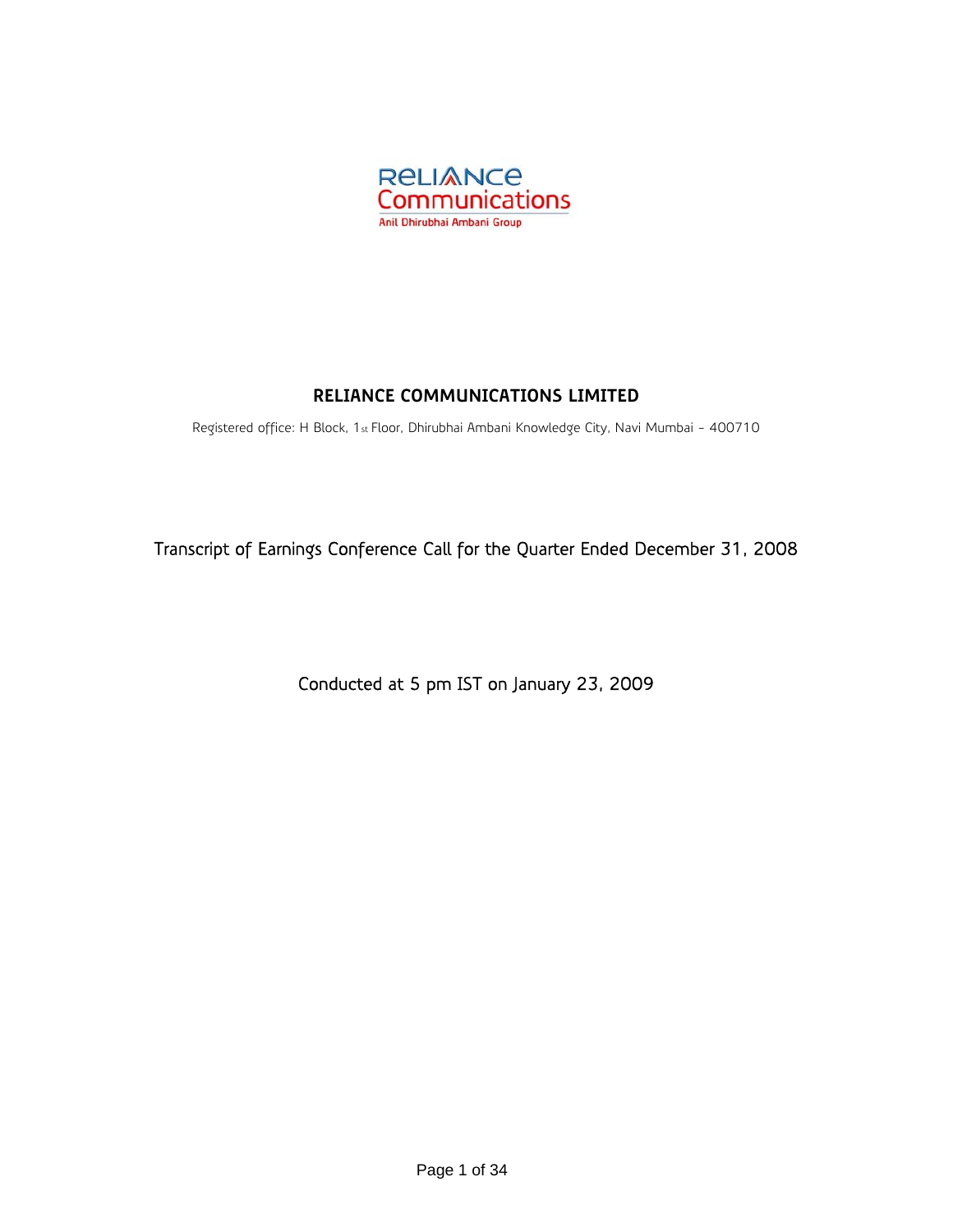

## Operator:

Thank you for standing by and welcome to the Reliance Communications Global Earning Conference Call on the Reliance Audio Conferencing Platform. This call is hosted by UBS. At this time all the participants are in a listen-only mode. There will be a presentation followed by a question-and-answer session, at which time if you wish to ask a question, please press star one on your telephone. Please be advised, this conference is being recorded today.

Now I would like to hand the conference over to Mr. Suresh Mahadevan of UBS. Over to you, sir.

## Suresh Mahadevan:

Thank you. Good morning, good afternoon or good evening ladies and gentlemen, depending on where you are. We at UBS securities are pleased to host this call for the third quarter results for Reliance Communications.

Today, we have the entire senior management team from Reliance Communications led by the Chairman, Mr. Anil Dhirubhai Ambani alongwith other colleagues namely Mr. Satish Seth, Mr. S.P. Shukla, Mr. Punit Garg, Mr. George Varghese, Mr. Inder Bajaj, Mr. Mahesh Prasad and Mr. Arvind Narang.

The call will begin with some key observations from the Chairman and senior management of RCOM, followed by a Q&A session. I must remind you that the overview and the discussions today may include certain forward-looking statements that must be viewed in conjunction with the risks that the company faces.

It's now my pleasure to hand over the call to Mr. Anil Ambani. Thank you, and over to you, sir.

# Anil Dhirubhai Ambani: Ambani:

Thank you, Suresh. I welcome all of you to this earnings call to discuss Reliance Communications' financial performance for the quarter ended 31st December 2008.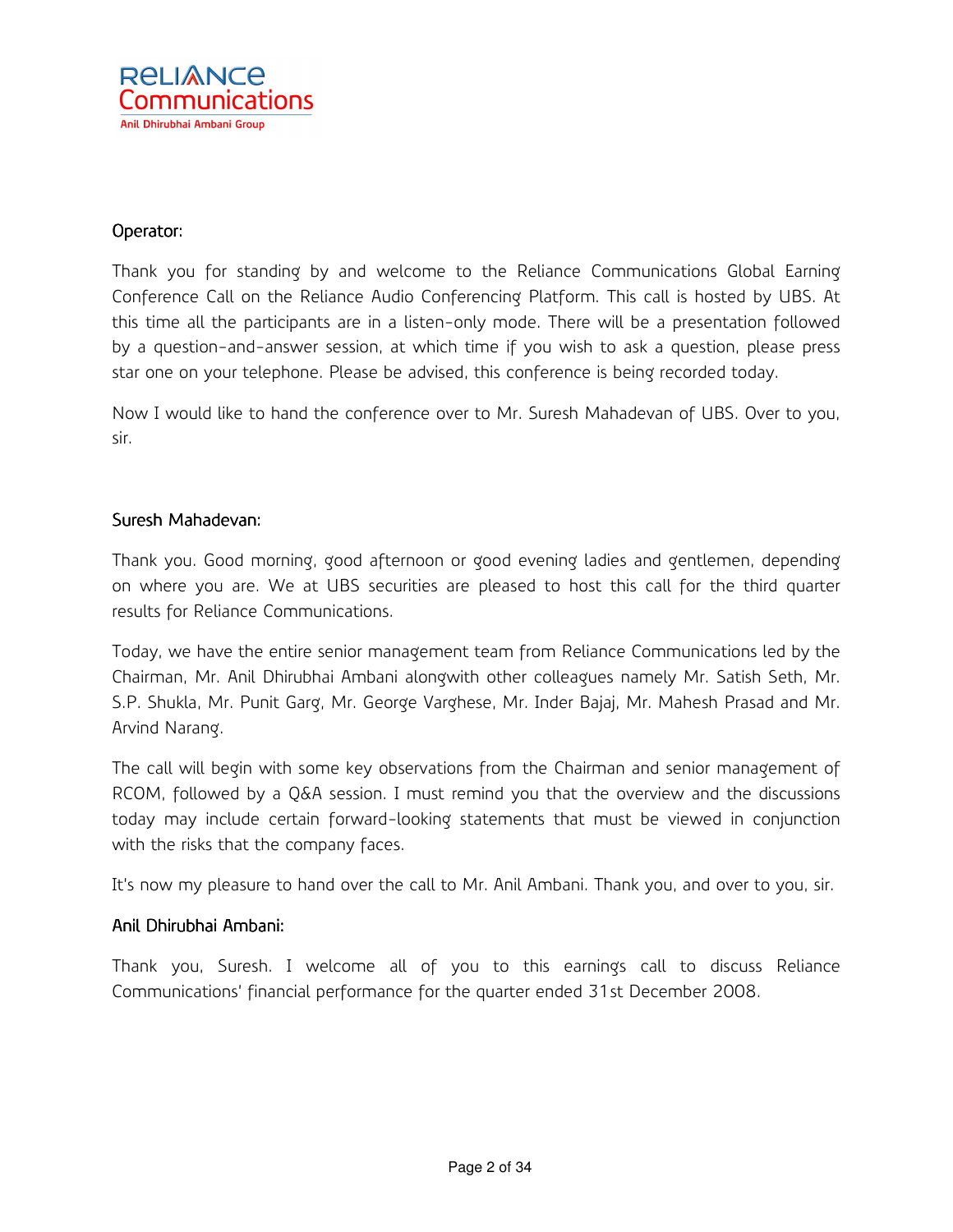

I would like to start with a brief update on the Indian Telecom sector. In the previous quarter, India has further consolidated its position as the world's second largest wireless market aggregating over 341 million subscribers and adding over 31 million subscribers, by far the highest in the world. Amidst the deepening turmoil across the global economies and financial markets and its impact on the Indian economy, the Indian telecom sector has not shown any signs of slowing down.

Reliance Communications as a fully integrated and converged telecommunications provider is well positioned to participate in this market and growth opportunity. We are expanding all our high growth potential businesses including Wireless, Telecom Infrastructure, Mobile Value Added Services, Long Distance Voice and Data services, Enterprise connectivity and Datacenters, Home entertainment and several other emerging and complementary businesses.

Growth momentum in India's telecom sector has been supported by a progressive policy environment. Further, regulatory initiatives are being implemented in the areas of Mobile Number Portability, Mobile Termination Charges, rationalization of revenue sharing structures, and introduction of adequate spectrum charges. We also look forward to the ongoing TRAI consultation on interconnection or IUC, which could potentially drive the next wave of tariff reforms leading to further acceleration in tele-density with the potential to make our country the largest wireless market in the world.

By providing a pro-consumer and pro-competition operating environment, the government has helped drive telecom connectivity to the common man. In this environment, we've once again raised the bar in bringing more affordable wireless services to our subscribers with the recent launch of our nationwide GSM services.

I now would like to take you through some of the highlights of this launch that is already setting entirely new standards of affordable connectivity. We are once again rewriting the rules of the industry by offering our customers an unbeatable proposition in terms of coverage, quality, service breadth, handset range and above all value for money.

We launched our GSM services with the world's largest Customer Experience Program following the implementation of the fastest network rollout of this magnitude anywhere in the world. This was achieved in just 11 months. Once again this demonstrated our considerable execution skills that we've rolled out our network six months ahead of schedule. This is something that other operators have achieved in timeframes in excess of 15 years. We now have coverage in each circle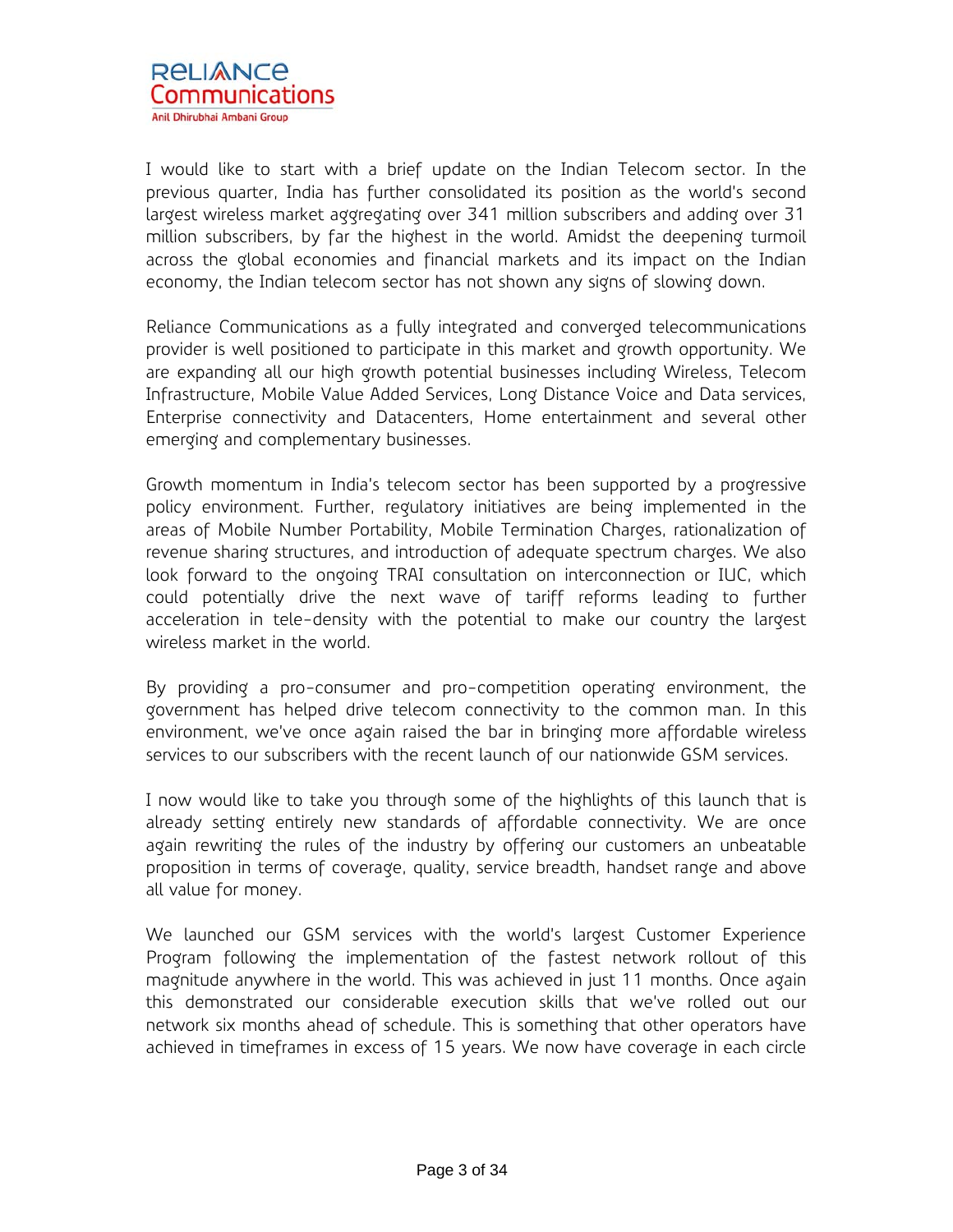across the country on our latest generation EDGE GSM network offering the highest quality digital voice and data services.

Our Customer Experience Program enables new subscribers to experience this highquality network free of cost. This highly innovative program has allowed us to launch our services nationwide at minimal launch cost. The Customer Experience Program has beaten all our expectations and I am sure we are on our way to creating several new records, both Indian and global.

Mobile customers in India are clearly unhappy with the quality of the current incumbent operators offering, especially on voice quality, network congestion and network coverage. As a nationwide GSM and CDMA operator with high voice quality and leading coverage, we believe we will be even more strongly positioned going forward. Over the next few months, we will also be launching a range of CDMA services, handsets and value proposition to further strengthen our CDMA leadership position in addition to the significant growth in market share in GSM.

In summary, going forward we will continue to unveil customer propositions that drive affordable mobile communications to a completely different level and deliver sustainable value to all our shareholders.

Globalcom, our national long-distance carriage business has grown by 46% on a year-on-year basis and 9% on a quarter on quarter basis, the highest in the industry. There is a strong demand for NLD bandwidth and infrastructure from most operators. We are targeting ourselves a revenue share of over Rs. 2,000 crores out of an addressable market of Rs. 5,000 crores in the next two years.

Our third quarter performance overview. At the close of the third quarter, we had over 65 million customers including Globalcom, Enterprise and Home customers and over 61 million Wireless subscribers.

In the third quarter, we acquired 5.3 million wireless subscribers. We maintained our position as by far the largest CDMA operator in the country and amongst the top two wireless operators in the country. This position has been achieved even without participating in the GSM market that accounts for nearly 8 out of every 10 new wireless subscriber additions in the country. The GSM rollout therefore creates a huge opportunity for us in the market where we've not participated historically. This we believe will give us our rightful market share, revenue share and EBITDA share.

Covering our financial performance in the third quarter, our revenues expanded by 20% to Rs. 5,850 crores, our EBITDA grew by 12% to Rs. 2,353 crores and profits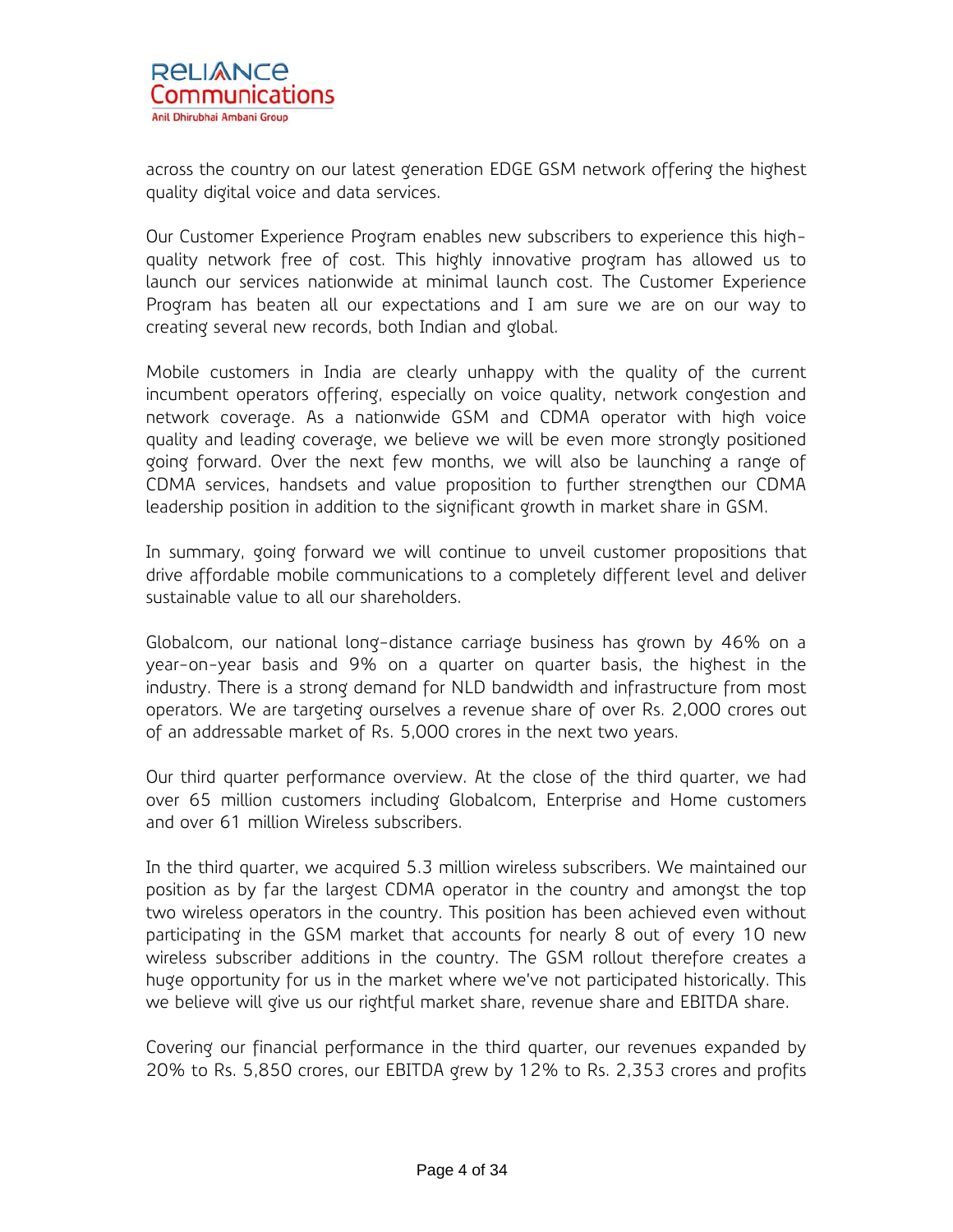

after tax grew by 3% to Rs. 1,410 crores. We have maintained an EBITDA margin of over 40.2% despite having several new launched businesses in our portfolio. Over the medium term to long term, we expect our margins to be sustainable around current levels. We've invested over Rs. 4,300 crores or just about US\$ 1 billion in the third quarter. As we approach the final phase of our roughly US\$ 10 billion network expansion program, we've maintained our net debt to equity at a very manageable 0.64:1.

Now I turn to our capex guidance. Our preliminary guidance provided in January 2008 for the year ended  $31<sup>st</sup>$  March 2009, capex was originally expected to be roughly Rs. 30,000 crores. Our revised numbers for the year ended March '09 are likely to be well below Rs. 25,000 crores or roughly 20% lower capital outlay than the provided guidance.

Moving to the preliminary guidance for the next financial year, that is financial year 2010. We will invest in the range of roughly Rs. 15,000 crores towards capital expenditure including planned capex for Reliance Infratel This represents roughly 50% lower than our guidance for the past financial year and we are on course to delivering free cash flows shortly. I would also like to reiterate that the peak of our capex cycle is behind us and our capex intensity will continue to go down from here. The guidance that I have provided does not naturally include the potential of participation in the 3G and the Broadband Wireless Access investments.

In conclusion, I would like to reiterate some key messages. We have launched nationwide GSM services on the  $30<sup>th</sup>$  of December with 11,000 towns well ahead of our schedule. I'm delighted to announce today that we have further expanded our coverage to 14,000 towns in GSM which is an additional 3,000 towns in less than 30 days, which is more than 100 towns every single day during the month of January. This I believe will truly be not only an Indian record but a world record.

We have created strong momentum of subscriber additions and will further expand our GSM network to over 24,000 towns and 600,000 villages covering over 1 billion people in India over the next few months much, much ahead of schedule. We have now the unique advantage and the distinction of low-cost capacity across two technologies, CDMA and GSM on a single infrastructure that allows us to leverage the strengths of both technologies to target every market segment, drive usage, limit subscriber churn and correspondingly improve our returns. We take forward all our other projects on schedule and as our capex reduces significantly expanding cash flows from our existing and new businesses will deliver strong value for all our stakeholders. With that I conclude my remarks and I now handover to Mr. Prakash Shukla to talk about the Wireless business.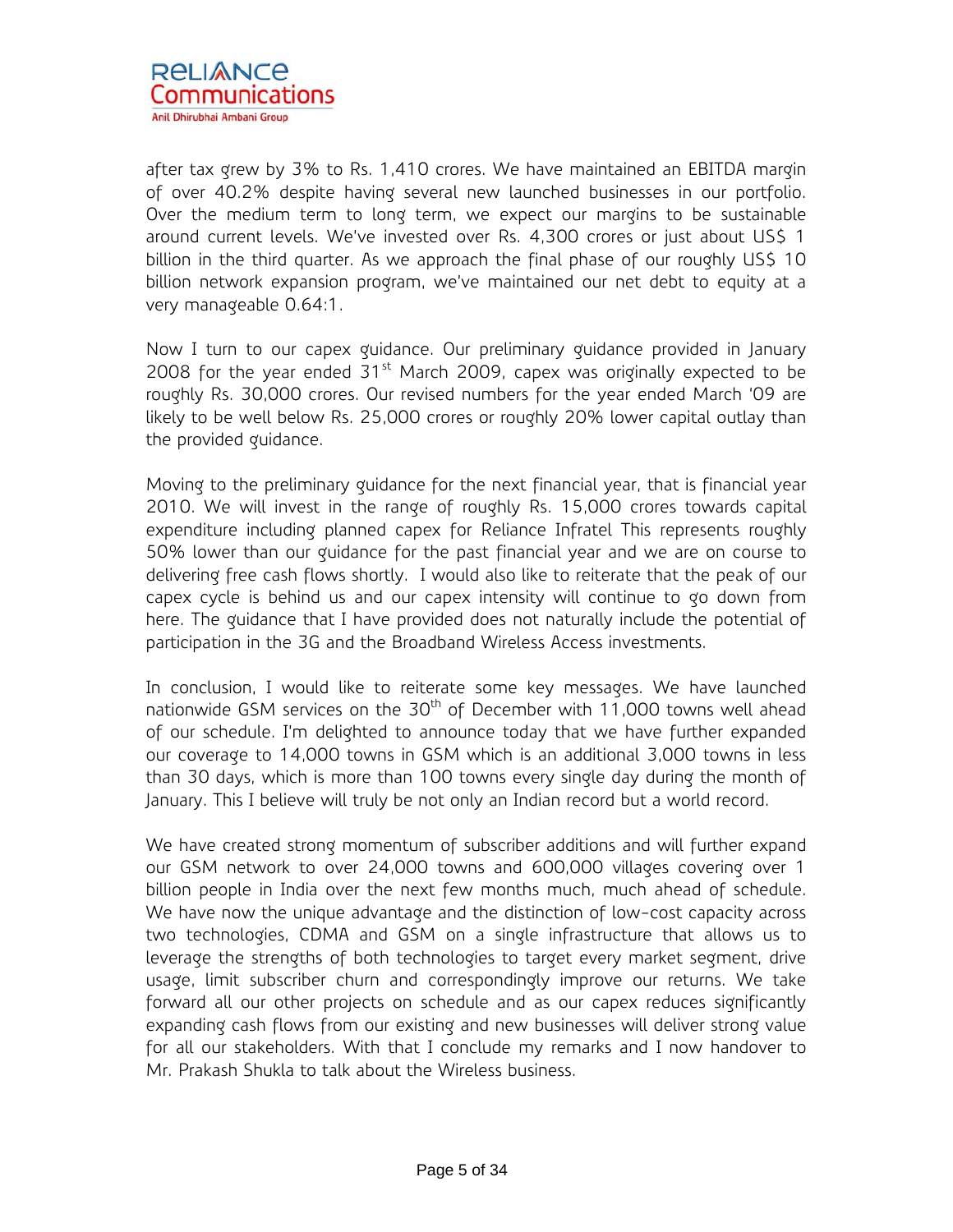# S.P. Shukla:

Thank you Mr. Ambani. And good evening, good afternoon and good morning to all of you on this conference call. I shall now be covering highlights of our last quarter's performance for the Wireless business.

We ended the quarter with a subscriber base of over 61 million. I am happy to report that we crossed 10 million subscribers in our GSM circles. We also have over 50 million subscribers on the CDMA platform. We maintained our wireless market share at 18% of the industry base by adding 5.3 million subscribers. We have retained our position as the second largest wireless operator and, as Mr. Ambani said, this has been achieved without national participation in GSM.

Our Wireless business demonstrated strong fundamentals during the quarter with stable KPIs. Our RPM at 61 paisa has remained benchmarked to the industry for several quarters now. Total minutes of use have moved up from 67.8 billion minutes to 72 billion minutes demonstrating that a wireless usage remains strong. We focus on strong customer care and retention initiatives, I am happy to report that our churn rate which was already the lowest in the industry at 2% is now running at half the level that is just under 1%. This speaks volumes about customer stickiness on our network due to satisfaction with call quality, product proposition and our customer service.

I would like to spend few minutes now on our GSM launch on pan-India basis. As Mr. Ambani mentioned, we were allotted spectrum in January 2008 and in a record time of 11 months, we were able to largely complete our rollout culminating in the launch of service on  $30<sup>th</sup>$  December 2008, much ahead of our schedule.

I am happy to share that our GSM service is now available in nearly 14,000 towns and over 4 lakh villages. We are actually running much ahead of an already ambitious time schedule which we had set for ourselves at the time of allotment of spectrum. What other operators have taken 15 years to complete, we are completing in less than 15 months, an ample proof of our capabilities to execute mega projects of the size and scale of the national GSM rollout.

Customer Experience Program: While our GSM network is new with all its attendant benefits, concurrently we enjoy all the benefits of being an incumbent CDMA operator. We've therefore been able to leverage our countrywide presence through the largest network of existing 2,000 exclusive retail showrooms, 5,000 prepaid distributors and 1 million points of retail presence for selling connections and recharges.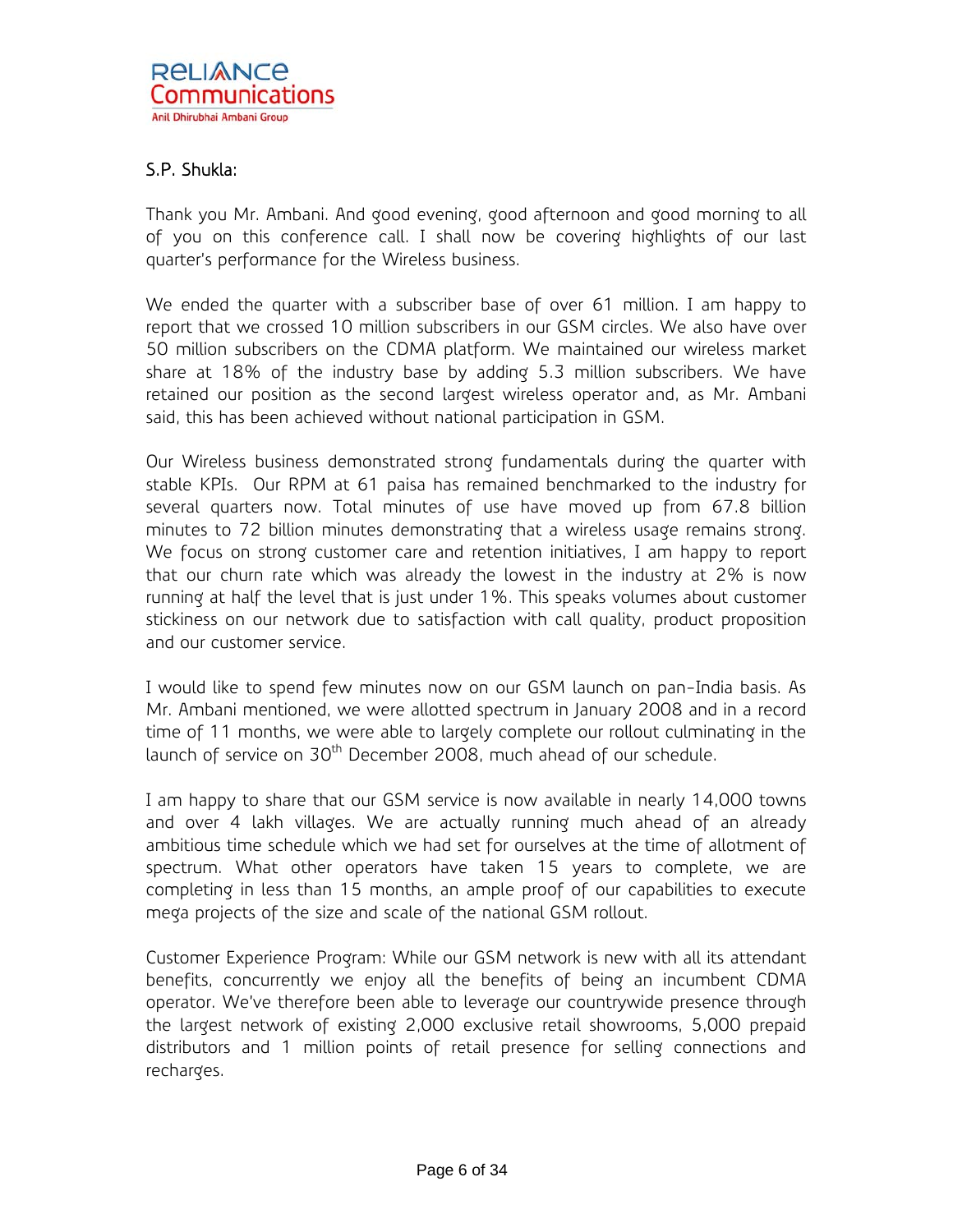

The quick ramp up of subscriber acquisition for GSM has been made possible through leveraging the synergy between our existing CDMA and new GSM business operations. Leveraging our CDMA infrastructure, we introduced a unique customer experience program to create awareness about availability of our GSM service and quickly ramp up market share. We have the latest digital EDGE enabled network which is totally congestion free with minimal call drops in comparison to our competitors.

We have therefore chosen to take the superior experience platform to invite customers to subscribe to our service. They can see for themselves, actually hear for themselves, the difference between our network and those of others, and then stay on to enjoy the excellent speech quality and seamless connectivity.

For the first time in India, an operator has introduced a customer offer of this nature which allows our customers to speak for five or ten minutes free on a daily basis for a period of 90 days. In addition, we have given on-net calling free between 11 p.m. and 6 a.m. which is applicable to calls made to our CDMA network as well. That brings us to community of interest.

As a result of this program, we have unleashed the power of community of interest with our large base of existing customers forming small groups of their own, so as to enjoy the benefit of on-net calling. The program has met with unparalleled response in all the circles with our retail outlets crowded with prospective customers who booked their connections in advance by filling and submitting their forms even before collecting SIM cards. We have ensured an even spread all over the geography of the circles to create favorable word of mouth.

Contrary to the misinformation being spread by some, a large percentage of our new GSM customers are already recharging beyond their free minutes. As you know, anything free including free minutes does get consumed very fast and thereafter there is a need to recharge when you want to make a paid call. Moreover, the offer is designed well, a customer has to recharge for value-added services and STD calls.

We would now be building upon the subscriber base, we are already serving, a community of interest is being created in the coming months so that our subscriber base multiplies at fast pace. You can count upon interesting and innovative tariff plans, which are today on the anvil, to be unveiled shortly which will offer value to the customer while ensuring steady revenue streams for Reliance.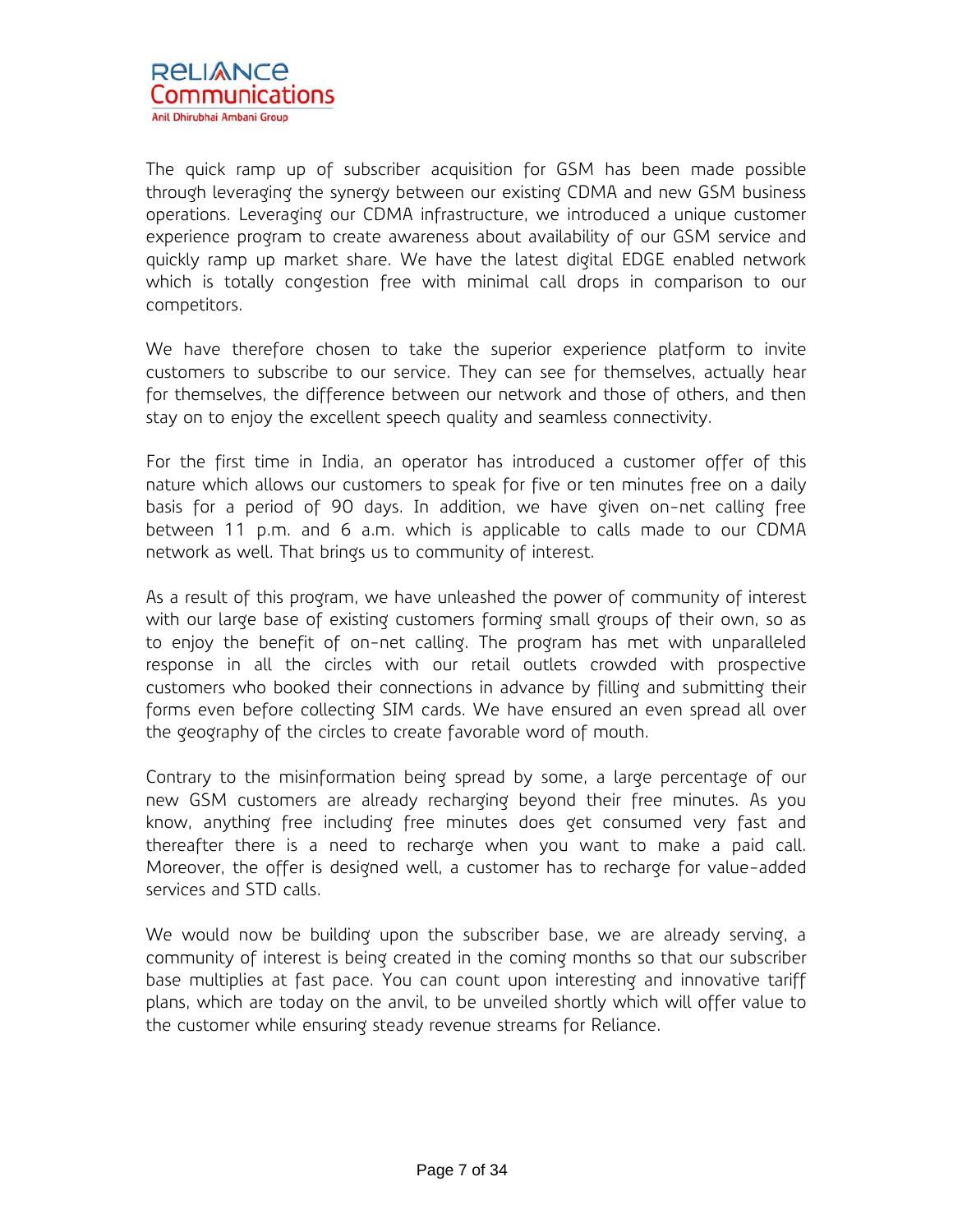Talking about additional upsides from GSM launch, we take the subject of roaming. Revenue upside from our GSM rollout has been our ability to participate in international roaming revenues of over Rs. 3,000 crores from international roamers who have so far used only competitors' networks. We have opened up nearly 120 countries for both in-roaming and out-roaming that already had international roaming agreements with Reliance for eastern India. We would thus be fully participating in this revenue opportunity in the coming months.

Additionally, our GSM customers in eastern India were so far using competitor networks while traveling in the rest of the country. Now we will be able to retain those domestic revenues on our own network as our GSM roll out is soon completed.

Value Added Services: Entry into GSM space also gives the ability to participate in VAS in a big way due to its larger ecosystem of wide range of handsets and open garden architecture of making available third party Valued Added Services.

My colleague Mr. Mahesh Prasad will be elaborating further on this. Mahesh, over to you.

# Mahesh Prasad:

Thank you, Prakash. On VAS and data front, RCOM has been very forward looking in terms our offerings in the CDMA space. We continue to extend the same to GSM as well. The revenue contribution from these services in CDMA has been at par or more than what we are seeing in the Indian market.

The Indian youth who use SMS heavily are also high on the fashion quotient on the handset. With the launch of our GSM services on a nationwide basis we'll be able to tap into this very large, profitable SMS market segment. In addition, we will be able to leverage the rich handset capability available in the GSM ecosystem for other value added services. We also see a huge opportunity in the rural segment, smart phone segment and M-commerce space in addition to the entertainment space. There are several initiatives we are working on which should fructify this year.

On the wireless data front, we maintain our leadership with over 1 million PC and laptop wireless internet users. We are also excited about the increasing desktop and laptop penetration in both the urban and rural markets.

With 3G around the corner, we will be able to offer wireless broadband internet for PC users as well as mobile users with many of the Value Added Services that are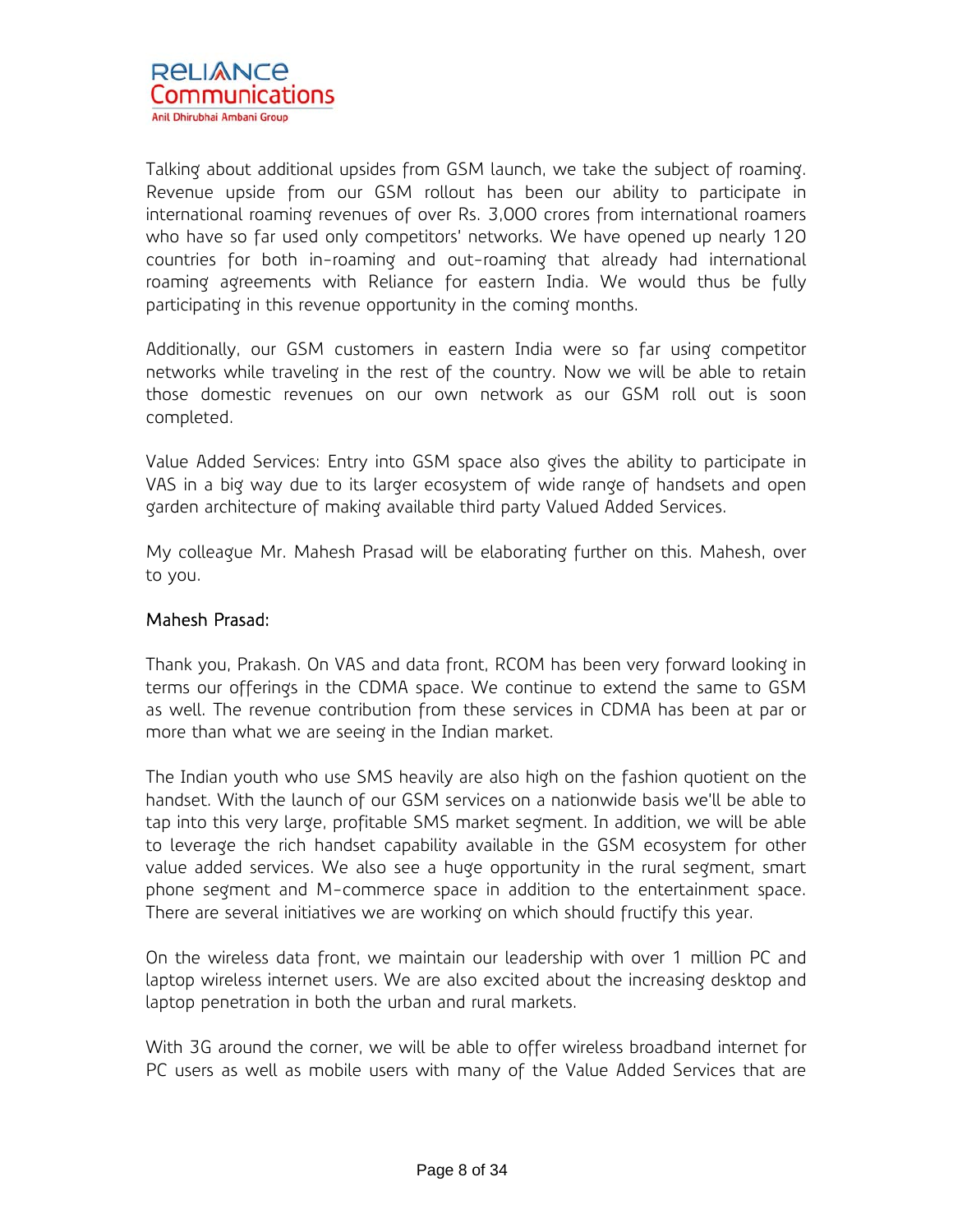not possible today. Some of those services would be video calling, videoconference and rich media services. With these initiatives we target to achieve 15% to 20% of our revenue contribution coming from VAS and Data services.

Prakash, over to you to conclude.

# S.P. Shukla:

Thank you, Mahesh. I would like to conclude with six key observations for wireless business.

One, our CDMA business is on a robust foundation and will continue to grow on its unique strength of unlimited tariff plans, high data speed and fixed wireless applications. We will be the provider of choice for complete solutions to both individual and enterprise segments with our portfolio of CDMA data, CDMA voice and GSM mobility. We are confident of maintaining our number one position as the largest private PCO operator, the largest mobile data service provider with over one million subscribers and the largest mobile enterprise application provider for banking and financial applications.

Two, our lowest churn rate in the industry indicates high satisfaction with our network and customer service. We will leverage this strength in customer service delivery to nurture and retain new GSM subscriber we are acquiring with our pan India launch.

Three, synergies between CDMA and GSM platforms are becoming visible now. As demonstrated by the quick ramp up and launch of GSM nationally, this will be reflected in our market share, cost efficiency and margins in the coming quarters.

Four, we will now participate in GSM on pan-India basis which accounts for 8 out of 10 mobility customers. This will lead to improvements in our customer market share, revenue market share and EBITDA market share.

Five, further upsides from roaming and value added services will be part of our new GSM revenue streams in coming quarters. Our pan-India participation in GSM will allow us to partake fully in SMS revenue streams largely generated by the youth segment who tend to favor wider choice of handsets.

And sixth, our GSM business will be able to offer widest choice of handsets in the market and not involve any handset support or subsidy.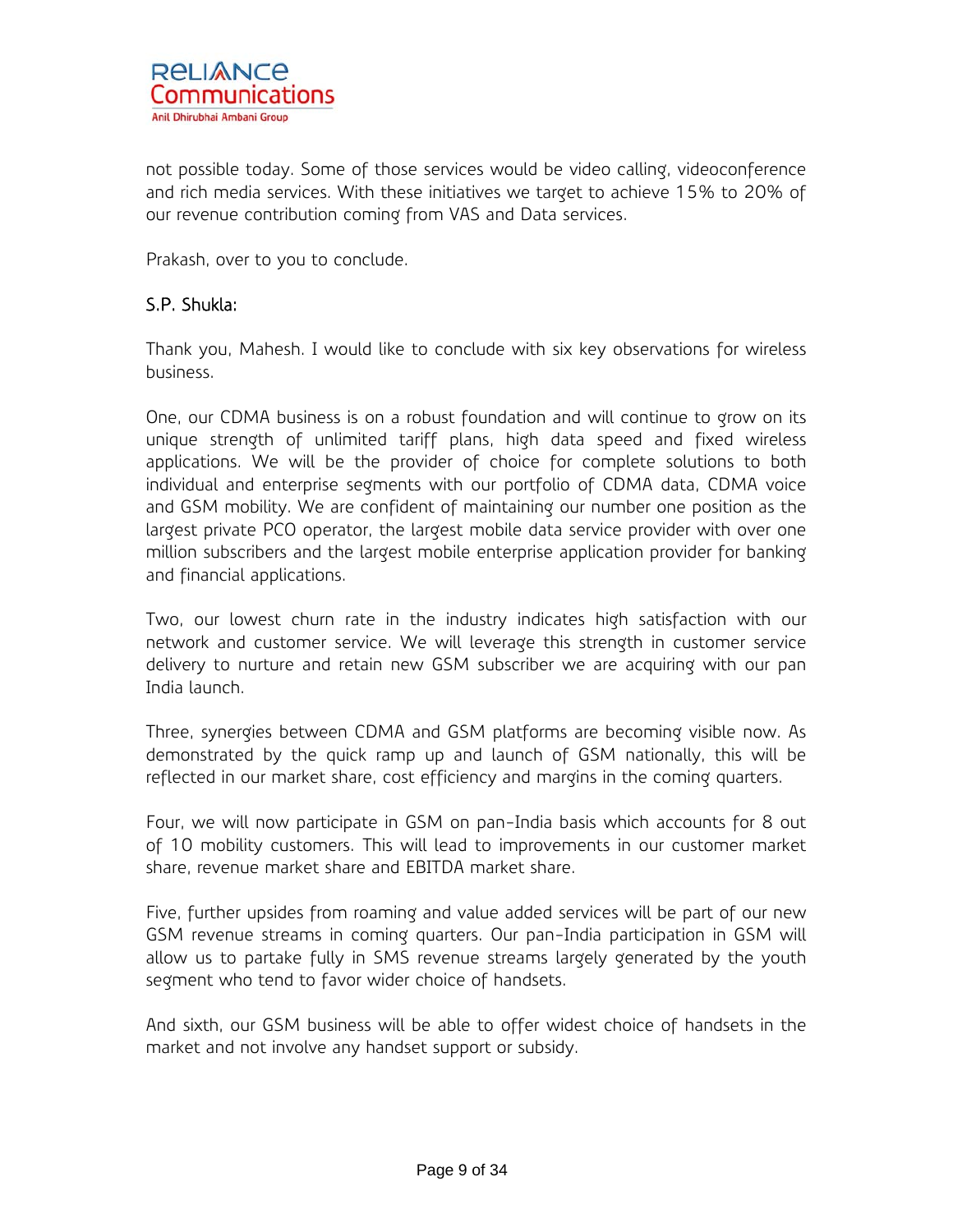To conclude, we remain committed to maintain our leadership in CDMA market and grow at a fast pace in larger GSM segment where we have successfully launched our pan-India service recently. We are confident of improving our subscriber market share, revenue market share and EBITDA market share operating now on twin platforms of GSM and CDMA.

Thank you very much. I now invite Mr. Inder Bajaj on the call.

# Inder Bajaj:

Thank you, Prakash. A very good evening, good afternoon and good morning to all of you on this conference call. I would like to update you on the overall business of our Telecom Infrastructure, Reliance Infratel.

The telecom infrastructure needs of the industry players are driven by nine dimensions which an infrastructure provider provides. The dimensions include: the slots for commissioning of the electronics that is 2G, 3G, WiMax, directly linked to the quality of the towers referred to as passive infrastructure sharing; sharing of the radio network referred as the active infrastructure sharing; providing connectivity to the electronics to the sites; bulk bandwidth and fiber options to connect the core network; carriage for domestic long distance; carriage for international long distance; roaming solutions; internet bandwidth for data applications. In other words, it is passive infrastructure based on the quality of the towers as well as the wide range of services.

The demand for telecom infrastructure has been promising driven by robust growth of the mobile industry in 2G and steady MOU. The need for telecom infrastructure has expanded with growth taking place in the rural and new markets. The government is also issued a policy incentive of 2% of adjusted gross revenue on providing 95% coverage in the non-metro circles. The competitive intensity in the mobile industry is expected to double, that is from up six to seven players that were there in the last year to 11 to 12 players per circle with the issue of over 120 licenses to the new operators. These new operators now in a phased manner have been allotted spectrum in 14 to 20 circles each and some of them have now got their joint venture tie-ups with large global players. Expected technology roll-outs this year are on the 3G and WiMax front for the need of the mobile operators as well as the ISP operators.

This demand on the current level of over 300,000 slots is estimated to more than double to 700,000 slots in the next couple of years for passive infrastructure and also for other telecom infrastructure range of services.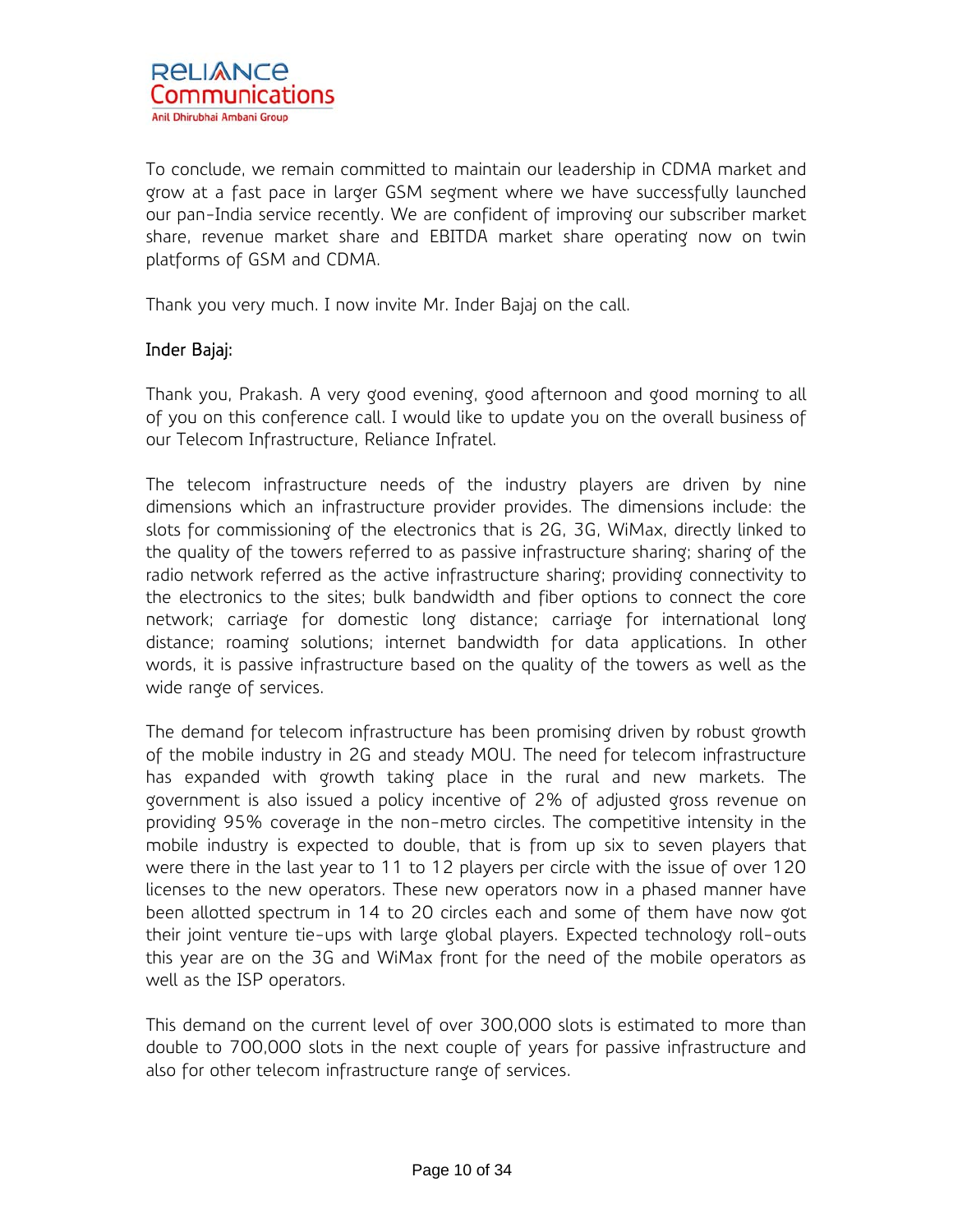Reliance Infratel is well poised to capture this opportunity. RCOM as a company including Reliance Infratel is leveraging our extensive capability to offer our range of services as an integrated service provider across the whole infrastructure value chain including passive infrastructure through Reliance Infratel. Our solution provides a fast track solution to our clients as new companies enter the market and for their on-going expansion.

We have carried out successfully a huge project of commissioning 30,000 towers in the last year and a half. In the last few months, we had used these towers for both CDMA and GSM needs as a part of our strategy to provide dual network offering on a pan-India basis.

As mentioned in the last quarter call, we would commission over 50,000 towers by the year end with tenancy of 1.7 supported by our company's wireless roll-out plans. We commissioned these towers with multi-tenancy capabilities and they would have the capability of over 200,000 slots, the most extensive compared to any other telecom infrastructure provider. We are capable of adding tenancy capability at a marginal cost on demand. We are well positioned vis-à-vis other infrastructure providers with better quality tower infrastructure, carriage and transport infrastructure, along with our unified approach as an integrated infrastructure provider.

We are at an advanced stage of our discussions with several new customers expected to rollout and would be commencing our services to them as they finalize their network and roll-out plans.

Thank you very much. I would now invite Punit Garg for an update on the Global business.

# Punit Garg:

Thank you and greetings from Globalcom to our friends from different geographies, ladies and gentleman. I would like to provide an overview of the Reliance Globalcom business.

Let us begin with our business segment of National Long Distance business. Reliance Communications is the number one National Long Distance operator in the country. Our NLD network expands over 175,000 RKms of ducted fiber optic cables. We are expanding our NLD network. During the last three quarters, we have added 35,000 route kilometers. We expect to have over 190,000 route kilometers of ducted fiber optic cables by end of this fiscal year. Among private service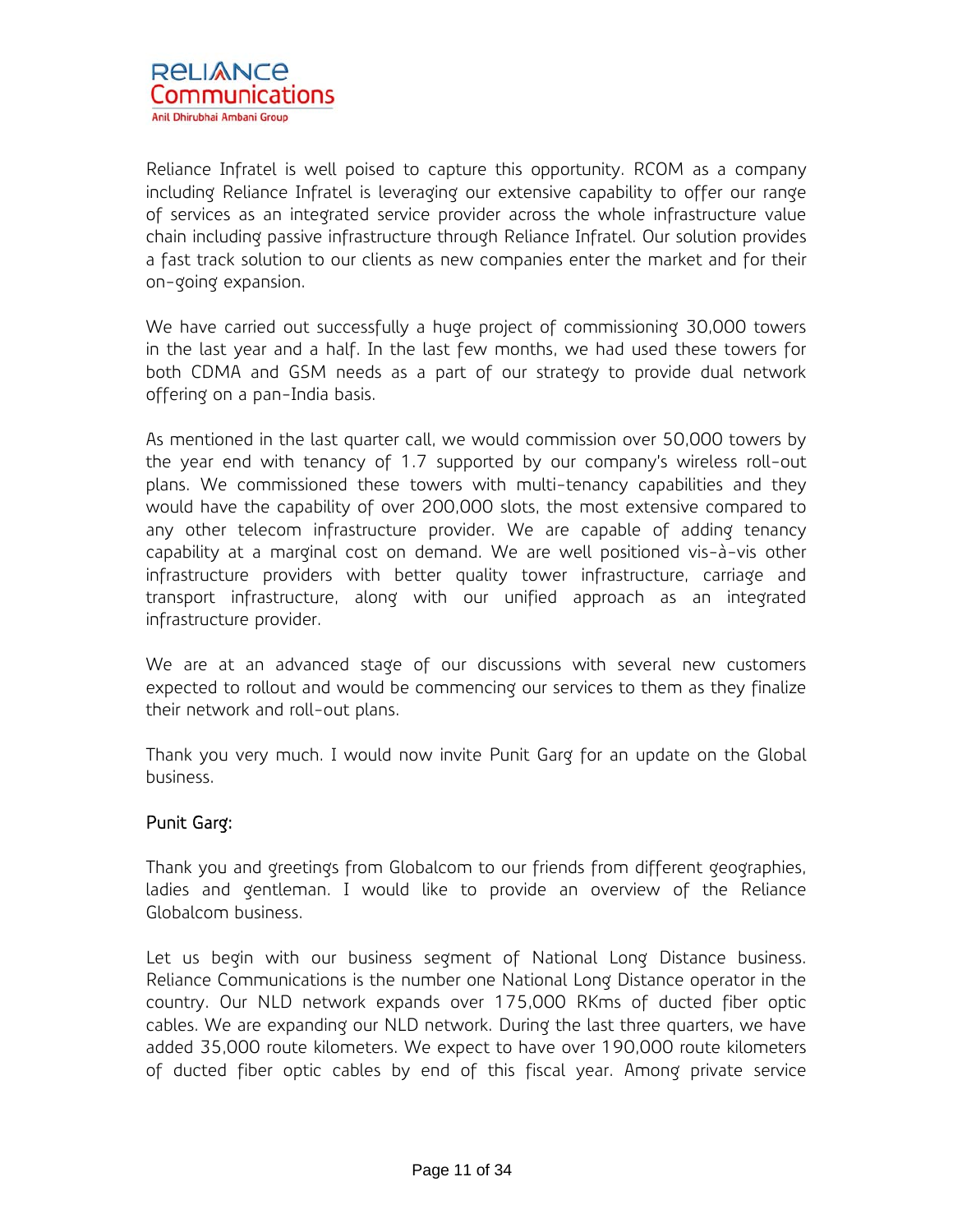

providers, we have the largest number of nodes with 1,300 points of interconnection, 310 points of presence and 174 MPLS nodes.

Our NLD Carriage Traffic had seen the highest growth in the industry and has grown by 46% on year-on-year basis and 9% on quarter-on-quarter basis. We have up to 40% of NLD traffic from customers like Vodafone, Idea, Spice, Aircel, Tata's, BPL, Shyam and HFCL.

There is strong demand of NLD bandwidth and infrastructure from most of operators. With growing BWA, 3G and 2G operations we estimate the addressable market to be Rs. 5,000 crores in next two years and we are targeting revenue share of Rs. 2,000 crores.

We had good performance in the voice business segment. Our flagship product, Reliance Global Call continues to grow from strength-by-strength. We added more than half a million customers in the last three quarters and crossed a major milestone of 2 million customers in December. Reliance Global Call commands over 75% market share in the niche category of India calling in spite of a few other operators launching competing product at aggressive pricing. The success of Reliance Global Call is driven by its ease of use, voice quality, value for money and stickiness for our overseas retail customers.

In the wholesale segment, the removal of ADC by the Government of India has put pressure on the international long distance industry in India. In the telecom business the three contributing factors are customer market share which in this case is ILD traffic, revenue market share and margin market share. Our strategy in the highly competitive wholesale ILD market has been to retain our traffic while protecting our margins. In short, we played a profit sharing game.

We have relied on the strength of our extensive PoIs to deliver high quality terminations to our global carrier partners. Successful termination of calls means higher realization for our carrier customers. This has enabled us to retain our traffic and protect margins.

Our data business that comprises sales to carriers in the wholesale segment and to corporates in the enterprise segment has shown steady profitable growth. We serve over 1,400 enterprise customers and 750 carriers.

We added over Rs. 600 crores of new revenues in the third quarter. While the Reliance Flag Division contributed significantly to new sales, we also signed multi year contracts with major European enterprise customers in the Reliance VANCO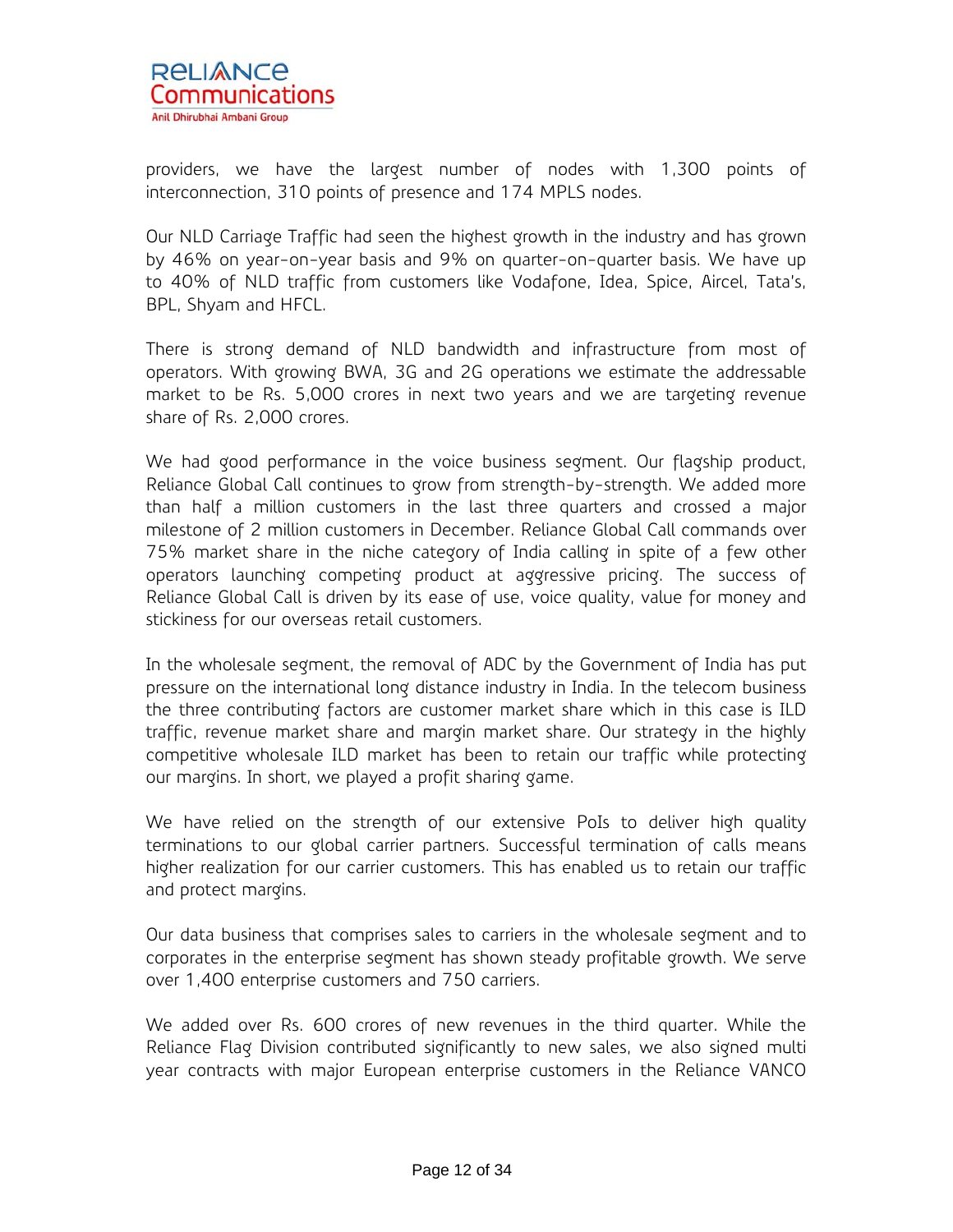

division. Just to name a few are The Oxylane Group, a French sports goods retailer, to connect their 77 stores across four continents; children's clothier Orchestra, one of Europe's fastest growing chains, to connect the retail chain of 400 outlets across 40 countries; and Illy Caffe of Italy to connect all of its 50,000 locations on five continents supporting over 6 million transactions per day.

Reliance Yipes division has also performed well and we added over 25 new customers in the third quarter for managed Ethernet services. New customers include familiar logos like Facebook in the technology vertical, Troutman Sanders in the legal vertical and multilateral trading facilities, MTFs like NASDAQ OMX Europe and BATS Europe in the financial vertical.

We expanded our network in the Middle East by signing a strategic network partnership with Qtel in December and establishing an MPLS node in Doha. Qatar is emerging as a major hub for IP services in the Middle East and we will provide managed services for Qatar-based and global enterprises customers.

Our cable build program in the Mediterranean named Hawk system between Egypt and France is progressing as per schedule and is on track and ready for service in early quarter three next year. This build is nearly fully funded from pre-sales of capacity on the Reliance Globalcom global network. We have signed over Rs. 300 crore of capacity sales. We are in negotiation to sign a couple of more pre-sales before Hawk is ready for service.

I would like to mention that Gartner has conducted an exhaustive review of managed services providers for potential inclusion into its 2008 Magic Quadrant. Reliance Globalcom is the first company from India to be included in the prestigious Magic Quadrant and bears testimony to Reliance Globalcom's excellence in enterprise services in a highly competitive market. The rest of the 15 service providers are from the U.S., Europe and there is only one Far East-based service provider.

Before I conclude, you will note that we are running ahead of our guidance in Q2 that margins in the global business would expand by about 2 percentage points in each of the next two quarters. In fact, our EBITDA margin in the global business has increased by 440 basis points in quarter three vis-à-vis quarter two. Going forward, we expect continued growth in every segment of Reliance Globalcom's business as our initiatives deliver results.

Thank you and now I will invite George Varghese.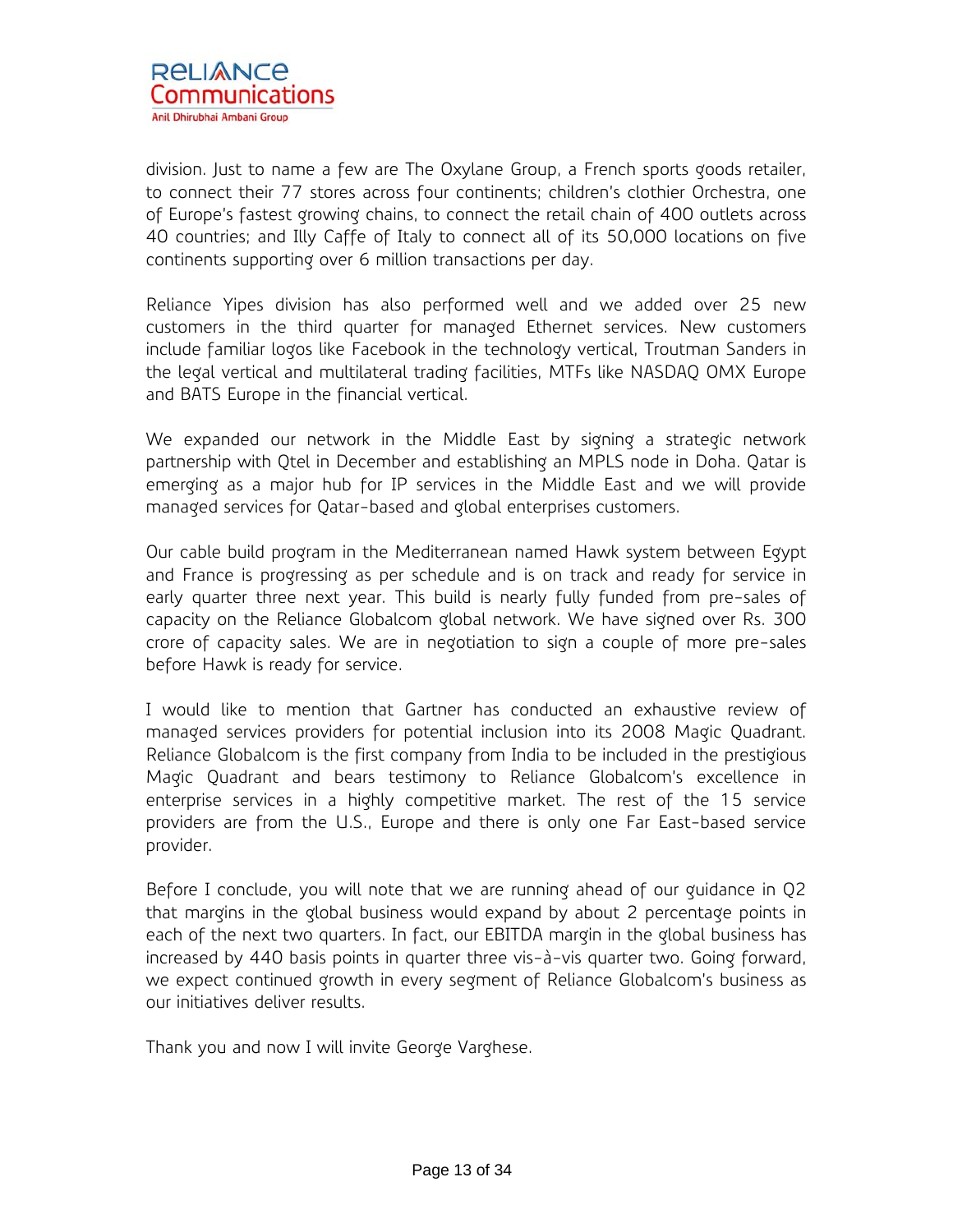# George Varghese:

Thanks Punit. My greetings to all participants. Let me now briefly take you through the third quarter performance of our Enterprise business. We are pleased to announce that Enterprise business continues to maintain the consistent quarter on quarter growth that we have been showing. This quarter also we maintained the growth of 8.6%. We continue to be the most preferred premium integrated solutions provider for top enterprises. 900 of the top 1,000 corporates in this country are our customers.

We retained our market leadership in voice and data networking solutions and managed internet data center products. Though we have maintained our revenue growth rate in this quarter, the economic situation has led to some pressure on price realization. But this has also been an opportunity for us. With a complete range of products and ubiquitous coverage, we have been able to offer comprehensive solutions to our customers. We are playing a big role in helping our customers to bring in better efficiency and cost control from our bouquet of network solutions. This in turn is helping us to acquire more business in these times.

We are market leaders in managed voice and data services. We provide much more than basic services to our customers. In times like these, this is a great advantage as we have greater customer stickiness and loyalty than our competitors, our customers continue to strongly endorse the quality of our services, range of products and service levels as it is evident from the customer satisfaction index of more than 8.25 on a 10 point scale. In this quarter, our last new orders include names like Dalmia Cements, Fullerton, HBT Financial Services, Vishal Retail, Shoppers Stop, to name a few.

During this quarter, we added 34.000 new buildings to our network connectivity program taking the total connected neighborhood to 892,000 buildings. We're continuing to adopt a multi-pronged strategy of fiber to buildings, LMTS, microwave and WiMax. Using WiMax in top ten cities and adopting other last mile hybrid fixed wireless technologies, we were able to extend our network reach to top, small and medium enterprise costumers and offer a unique and widest range of products and services.

On the data center business, we're focusing on completing the construction of our new data center in Hyderabad. We will be commencing operations from this data center during this quarter.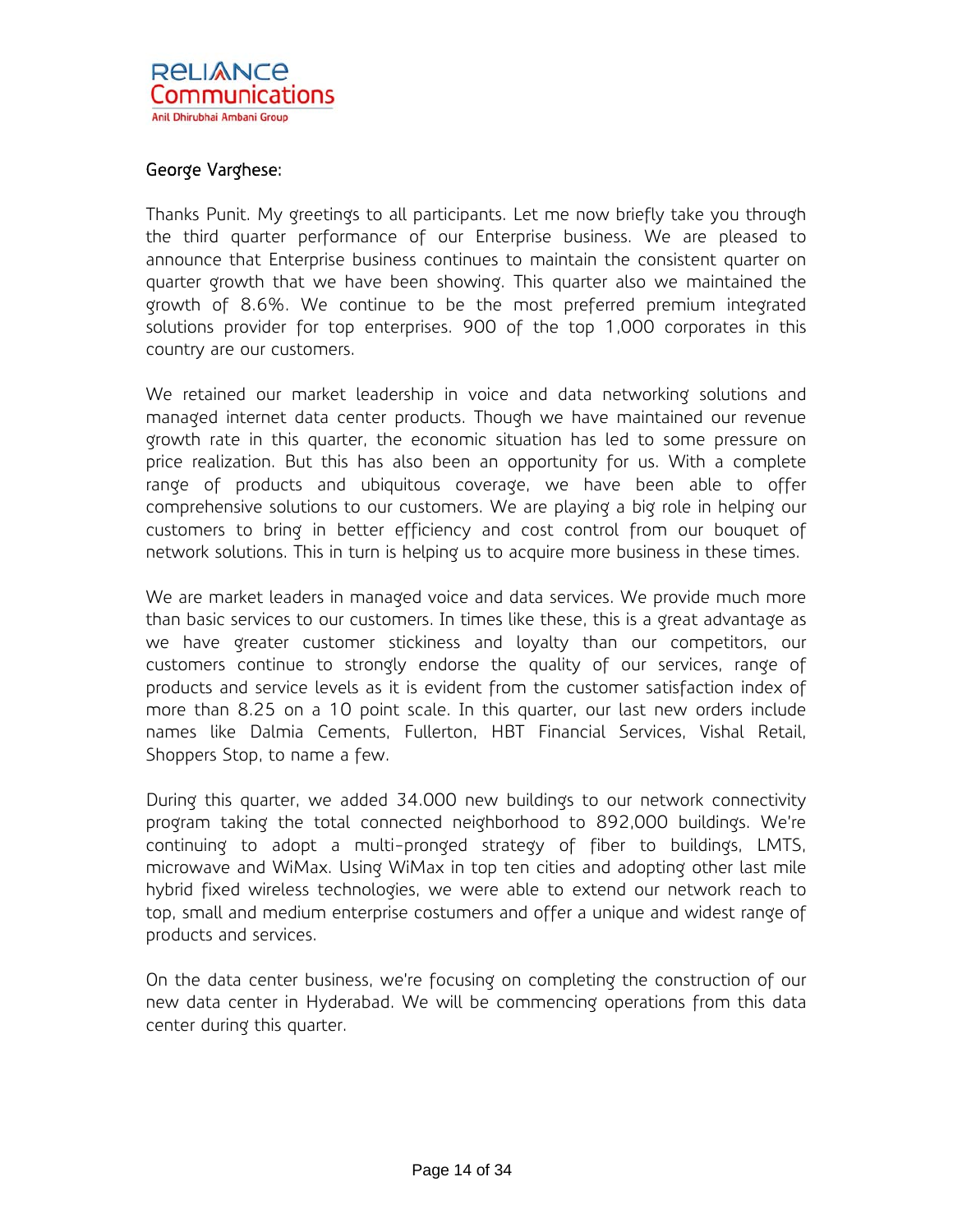In addition we're also in the process of expanding our capacities in Mumbai and Bangalore and establishing a new data center in Delhi. We'll continue to maintain our market leadership in this business which will also help us in selling our other products and thus increasing our share of wallet of the enterprise costumers.

Coming to the financial performance of this quarter, the Enterprise segment continues to be one of the fastest growing businesses. Revenues in this quarter grew by 8.6% over the previous quarter to Rs. 654 crores, our EBITDA is Rs. 276 crores and is 42.2%, which is the best in the industry and reflects the strength of our Enterprise business.

Thank you as of now I will hand over to Mahesh Prasad.

# Mahesh Prasad:

Thank you, George. I shall now cover the highlights of the new business that Reliance entered into in the home entertainment segment in the last quarter. We launched Reliance Big TV on August  $19<sup>th</sup>$  and entered the DTH market as the fifth player in the country. I'm pleased to inform you that we crossed the one million mark for customers within a hundred days of launching the service. This is the fastest customer ramp-up by any DTH operator in the world in such a short period.

In the process we helped expand the overall DTH market in India in the last quarter and BIG TV gained over 30% of the gross adds share in the quarter. Big TV customers continue to enjoy the best digital picture quality and sound afforded by MPEG4 and we continue to offer 200 channels, 32 dedicated Big TV cinema channels, which remains unmatched in the industry. With a sales and after sales installation network reaching over 6,500 towns, we continue to serve both urban and rural markets.

In the coming year, we plan to double the number of channels we offer to over 400 channels including high definition content. There are several other new initiatives such as interactive services, Digital Video Recorder or DVR. We should further enhance customer choice, convenience and experience helping us further establish our market leadership. Lastly, we have completed our market trial for IPTV service with Microsoft. We plan to introduce the Reliance IPTV service in select markets shortly. We look forward to an exciting year in the entertainment segment and now let me hand it back to Arvind.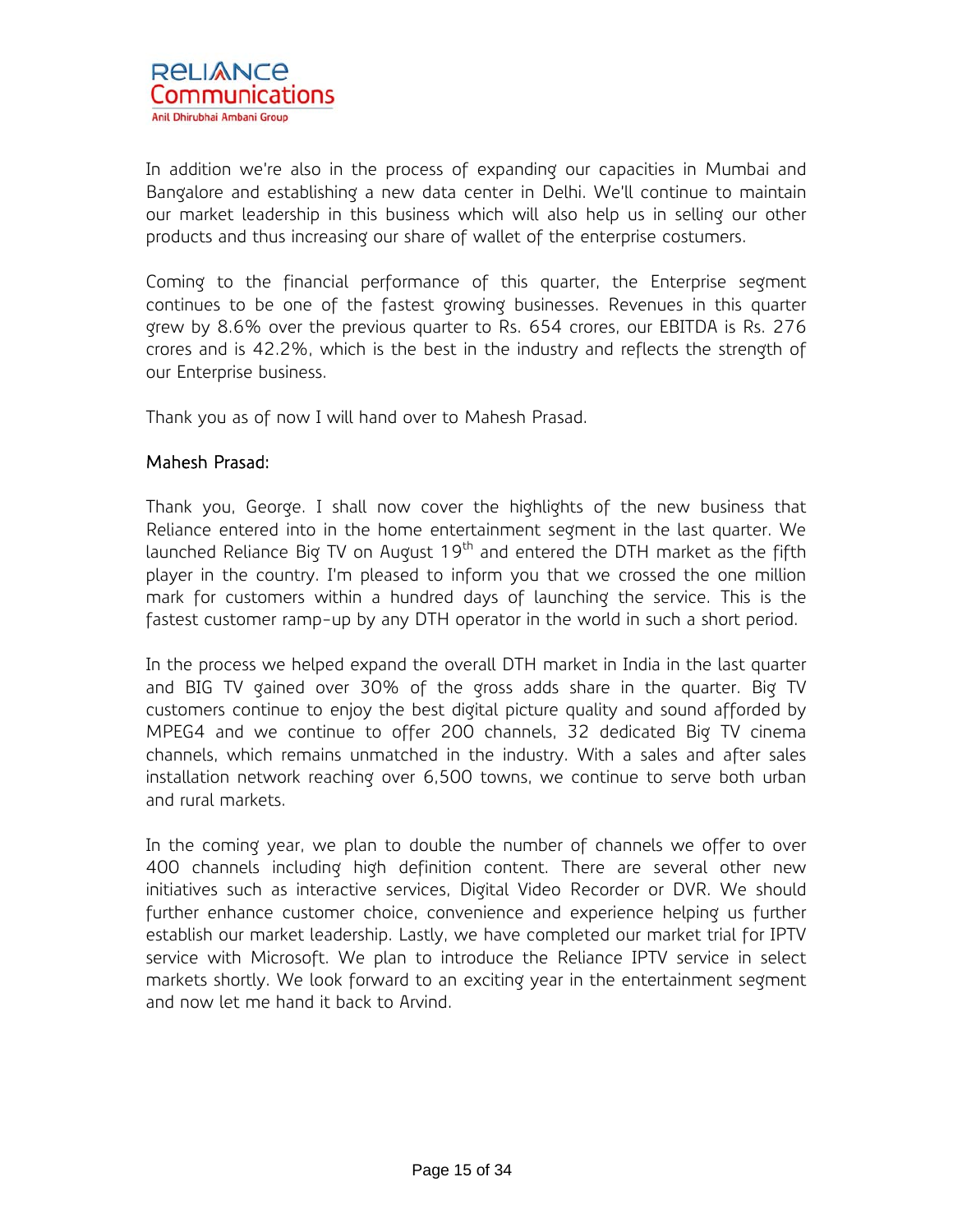# Arvind Narang:

Thank you Mahesh, we will now open the call for Q&A. we request all of you to focus on strategic and business issues, please feel free to touch base if you need any further information or clarification on third quarter financial results. Moderator, can we take the first question please.

## Operator:

Certainly, sir. At this time participants who wish to ask a question kindly press star on your telephone keypad and wait for you name to be announced. If you wish to cancel the request please press the hash or the pound key.

First on line we have a question from Mr. G.V. Giri from IIFL Capital, please go ahead.

# G.V. Giri:

Good evening. Number one, your MoU fall is quite significant in the wireless business so what explains it. Number two, your recent GSM offer is pretty aggressive but when do you propose to resort to any conventional advertising based strategy. Number 3, in your GSM can you explain what your retention plan is that will not entail a continued cost which may hurt your margins to some extent. Number 4, when do you start expensing all your capitalized expenses like interest cost, etc from Q4. And number 5, the number of towers 50,000 – is this already done or is it the year-end target?

# S.P. Shukla:

Thank you. Those were quiet a few questions. I will take some and my colleagues will be taking some. This is S.P. Shukla. Talking about MOU fall, it is not quite a big fall. Actually, we are well benchmarked against the industry. Quarter-on-quarter, based upon deeper penetration into rural areas and acquisition of lower end subscribers, the industry has witnessed declines in MOU for all operators. Then various initiatives which happened on the tariffs front, due to elasticity of demand, again ramp up minutes of usage. And that stays for a while and then once again further acquisitions of subscribers from rural areas at low end leads once again to this fall. You will see the cyclical pattern which has been repeating itself for several quarters and this is what we're witnessing now. It is not linear as you will see if you see the trend of four or five quarters and put the data for several operators together.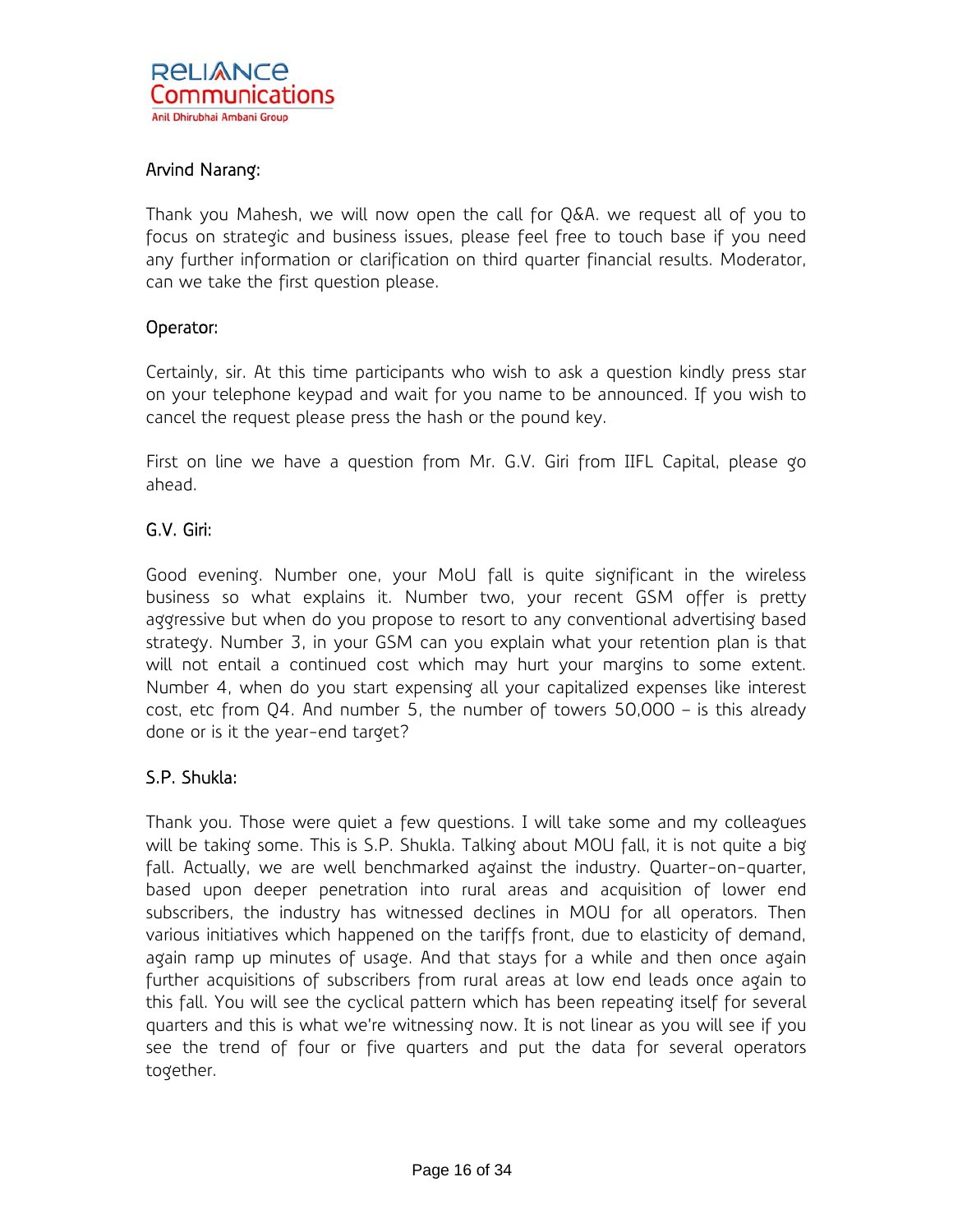Talking about advertising, yes we have had a unique customer experience program where we relied on favorable, positive, word of mouth publicity for our superior network quality and actually word spread like wild fire. This program has exceeded all our expectations and, if I may say so, has surprised competition by not relying on traditional medium of communication which normally happens.

The retail channel as well as customers themselves became the biggest proponents of going for Reliance. They created their own small communities of interest, so if the father had Reliance he told the wife and son and so on. These communities of interest tend to create stickiness and that has been the platform that has been the USP on which we'll be building further community of interest in the times to come. So that remains the key to our success and needless to say, brand building and other activities will need to be done through ATL advertising and time for that will come soon.

Our retention strategy once again is through stickiness. As I was happy to share quarterly data earlier, our CDMA customers have shown very high stickiness with churn rate dropping to 1% this quarter, under 1%. It used to be 2% which was also the lowest in the industry.

# G.V. Giri:

I asked about GSM, sir.

# S.P. Shukla:

Our GSM churn will also be low. What is happening is that we're creating a portfolio of services which will comprise of CDMA fixed wireless phones, which can be used at home or in the office, CDMA mobile phones and GSM mobile phones. Three of them actually make a complete portfolio. As long as you have a fixed wireless phone at home or in the office, which mobile you use whether CDMA or GSM does not matter. Together it becomes an on-net community, where the customer finds it convenient as well as more economical or affordable to stay within that defined group. This will create tremendous retention. That's what we believe and we will demonstrate it in the time to come.

# G.V. Giri:

Okay.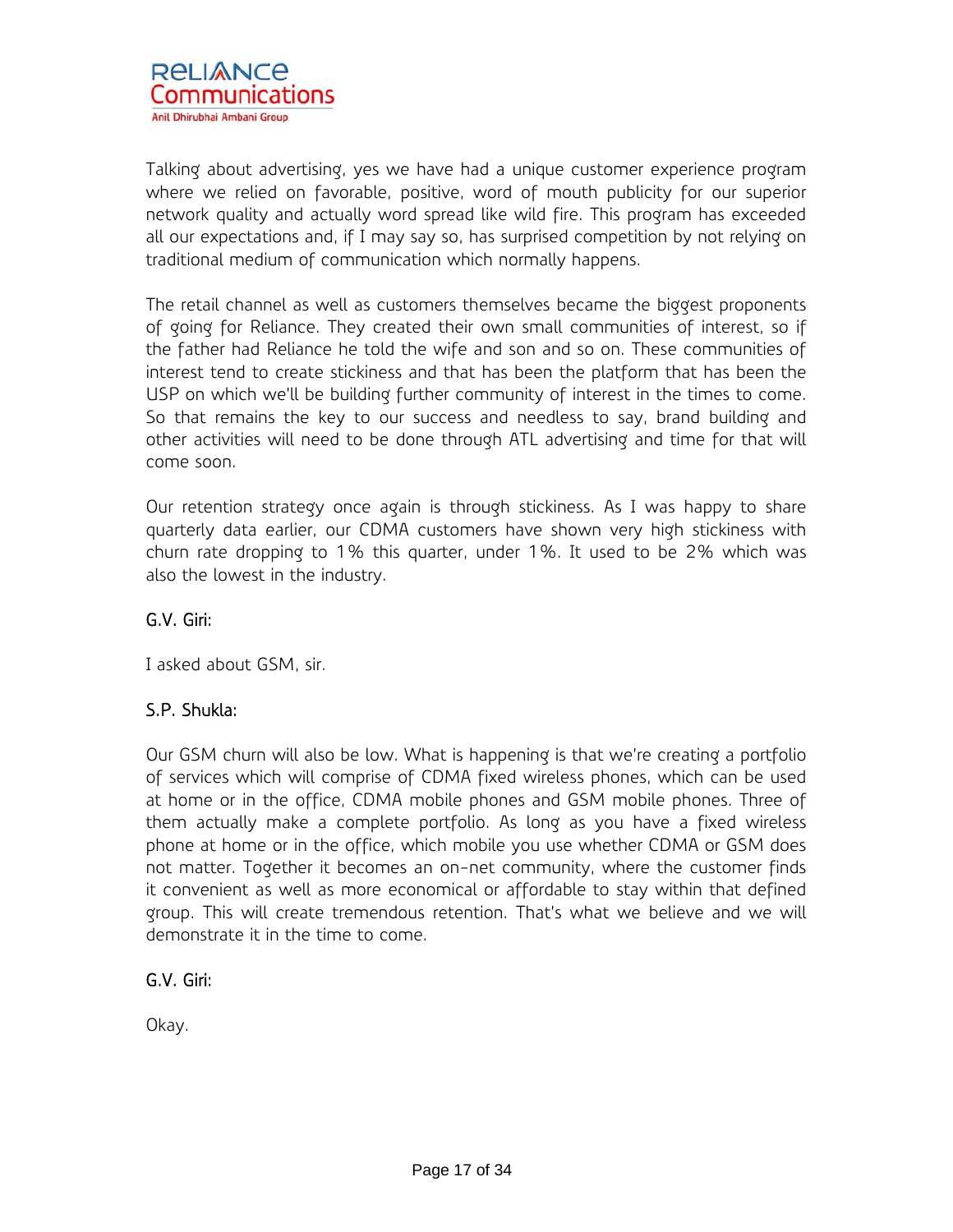# Operator:

Next in line we have a question from Mr. Shubham Majumdar from Macquaire Please go ahead.

## Shubham Majumdar:

Hello gentlemen, I have three questions. I just wanted to know how many subscribers on the GSM network you have ramped up to in the 12 circles you have launched new GSM and more importantly how many base stations or BTS would you have already, to achieve the huge network foot print that you have achieved in the last month and what is the number of base stations that you potentially look to go to in the next 3 to 12 months? That's the first question.

My second question is when you talking about your planned capex guidance of Rs. 15,000 crores for the next year, would you be able to give us a break up of how that allocates between the key service businesses and the cut down that you probably see from now up to next year. Which areas would we see more capex rationalization happening.

And three would be on ARPUs. We are seeing some pressure on ARPU in this quarter, for the numbers that you have come out with about 7% quarter-onquarter dip. And on year-on-year basis it does look to be a fair bit of dip after having undergone a fairly sharp cut in the June quarter as well. Just some color as to how it is diverging from industry trends and more importantly how would the GSM launch change that trajectory going forward either upwards or downwards. Thank you.

# S.P. Shukla:

Shubham, let me say that as far as subscriber numbers are concerned, I'm afraid you will have to wait till the first week of February when we will be announcing the subscriber intake for January. All I can share at this moment is that the numbers have exceeded all our expectations and we will be setting new records in more ways than one.

Coming to the subject of ARPU, yes ARPU has shown a decline which has been the trend in the industry consistently for several quarters. We are focusing now on GSM revenue growth and with tremendous subscriber acquisitions which are on the way, you will see revenues being generated by incoming GSM customers who will again have community of interest with our CDMA customers. This is where you will see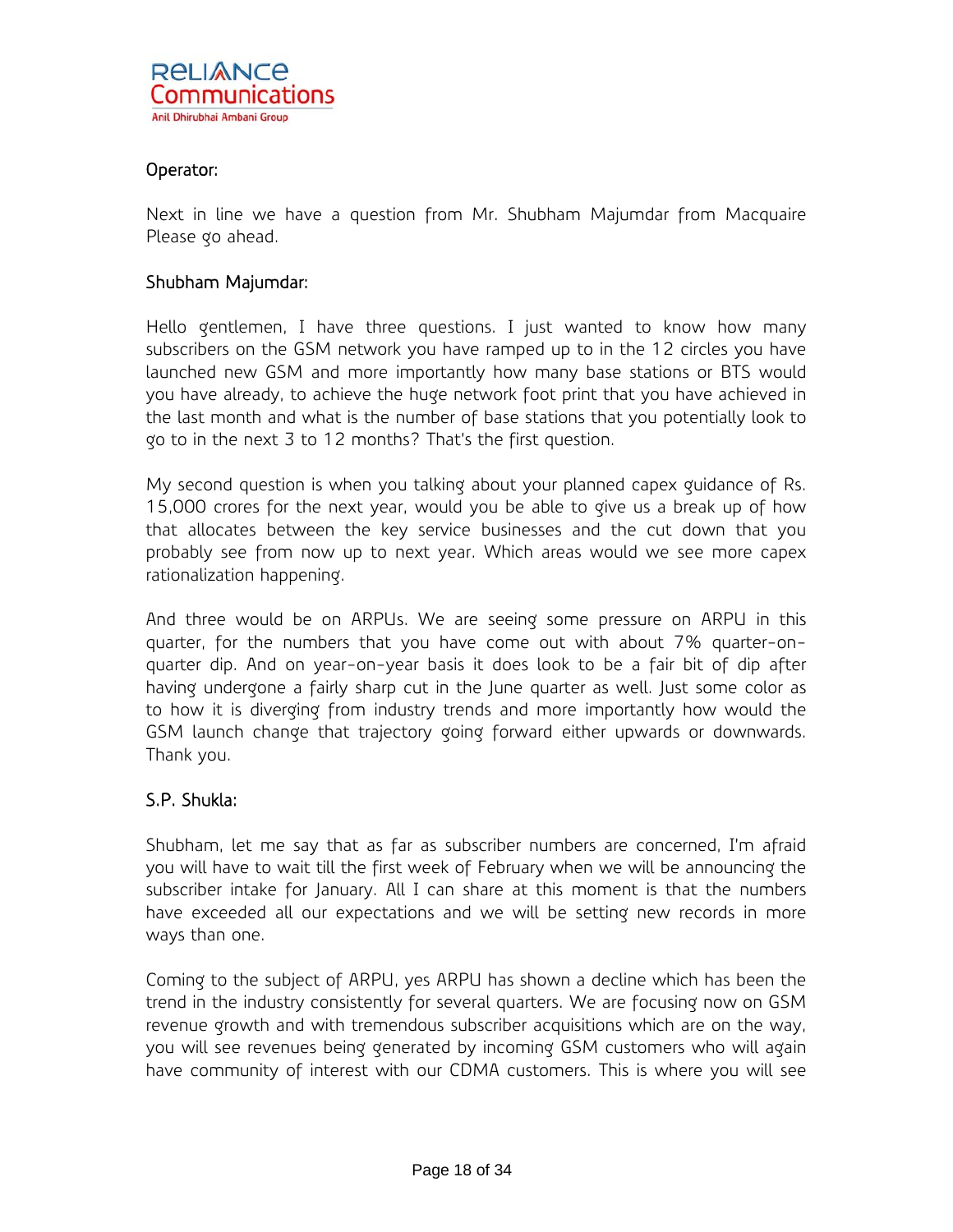significant uptake. We had covered in our briefing earlier that through GSM we'll be participating… Domestic roaming will significantly improve for our existing GSM base in Eastern India. International roaming streams of almost Rs. 3,000 crore for the sector in which we have not been participating, we'll get to participate in both in-roaming and out-roaming. SMS: once again we'll be in a position to participate through the youth segment where our presence through CDMA was limited because of handset choice not being comparable to GSM. When we look at these factors we are confident that we'll ramp up revenues significantly through our pan-India GSM launch in the time to come. On the subject of towers, my colleague Inder is taking up.

# Inder Bajaj:

Shubham, first of all, as far as the number of towers is going to be there, we're going to be at 50,000 by the year-end. That's the number which is there. And when you say number of BTS's, we actually look at coverage in terms of the number of towns or the population covered as such. Number one.

So first of all, by January end we would be there in about 14,000 towns and covering about 4 lakh villages by January end. We're now looking in the next few months to expand this coverage which we already have in CDMA of over about 25,000 towns and covering nearly about 6 lakhs villages. So the coverage which we have done in CDMA would also be done in terms of GSM as well, right.

# Shubham Majumdar:

Can I just ask two very quick follow-ons. Firstly I didn't get an answer to my question on the capex numbers, regards how that Rs. 15,000 crore capex breaks down by business and where there would be the bigger rationalization, relatively speaking, over fiscal '09 numbers. That's the first one. And secondly, my question, just as a follow on Mr. Shukla, if you could just give us some color of the customer addition profile on GSM network that we are kind of witnessing. Are you seeing a massive uptake in the first time GSM user or the wireless user coming in to test your network or and how does it compare with churn from other operators that we are seeing at this point in time. So if you could give us some color between the first time wireless users and churn from other operators that you are witnessing in your GSM sub adds.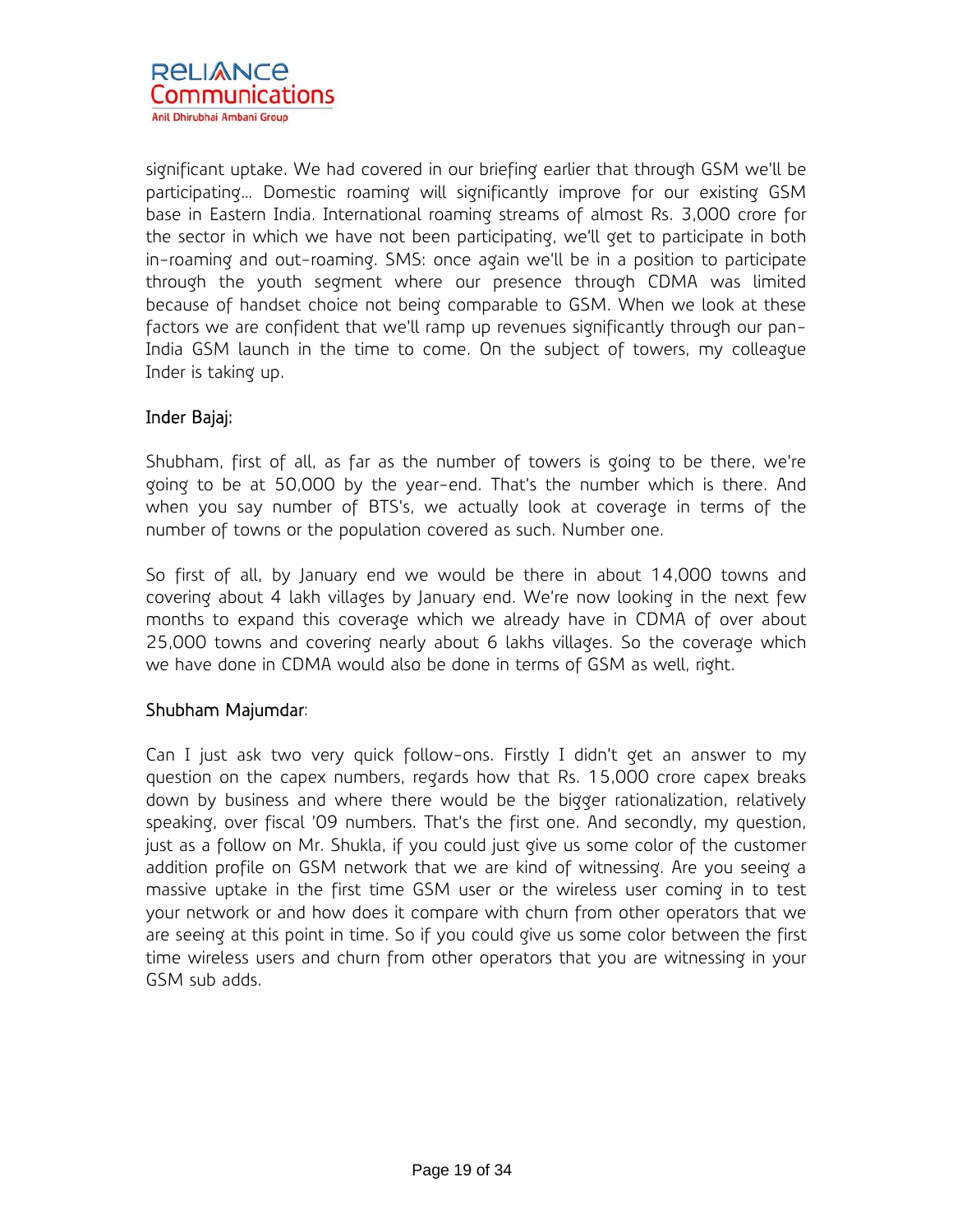# S.P. Shukla:

That's a very good question. In fact, that's what we are in the middle of analyzing today. It's a bit premature to give any quantitative data. We will be perhaps doing the complete analysis by month-end but the preliminary reports which have come in both from our channel partners, retail outlets, our exclusive showrooms is that while the new customer is definitely attracted to our offer, what we are seeing concurrently, simultaneously is that the customers of existing operators who walk into a retail outlet to get a recharge, they are getting attracted by the Reliance offer which is being promoted at the points of sale. Significant churn has been reported from competition at all retail outlets, multi brand outlets. When a customer walks in, instead of doing the recharge, he finds it attractive to try out the new Reliance customer experience offer. He goes back and tells his friends. We have seen that in larger cities that one college student takes it and then he encourages the entire community to move over which gives us a very big entry into the youth segment which favors GSM because of the wide variety of handsets. We would be able to complete our analysis by the month-end and that's when I think we should be able to have more insights. But concurrently, it's both the segments coming to us. Thank you.

# Arvind Narang:

Shubham, on the capex plans front, we don't share the capex break up by project. As you will appreciate, this is competition sensitive information. We would not like to share the break up of capex.

# Shubham Majumdar:

Okay, thank you.

# Operator:

Thank you sir. Next in line we have a question from Mr. Rahul Singh from Citigroup. Please go ahead.

# Rahul Singh:

Thank you. I have three questions. Firstly, on the capex of this year, you said Rs. 25,000 crore and in the first nine months you have invested Rs. 16,000 odd crores. So does it mean in the last quarter we are looking at significant increase to almost like Rs. 9,000 crores? That's number one. Secondly, and in advance please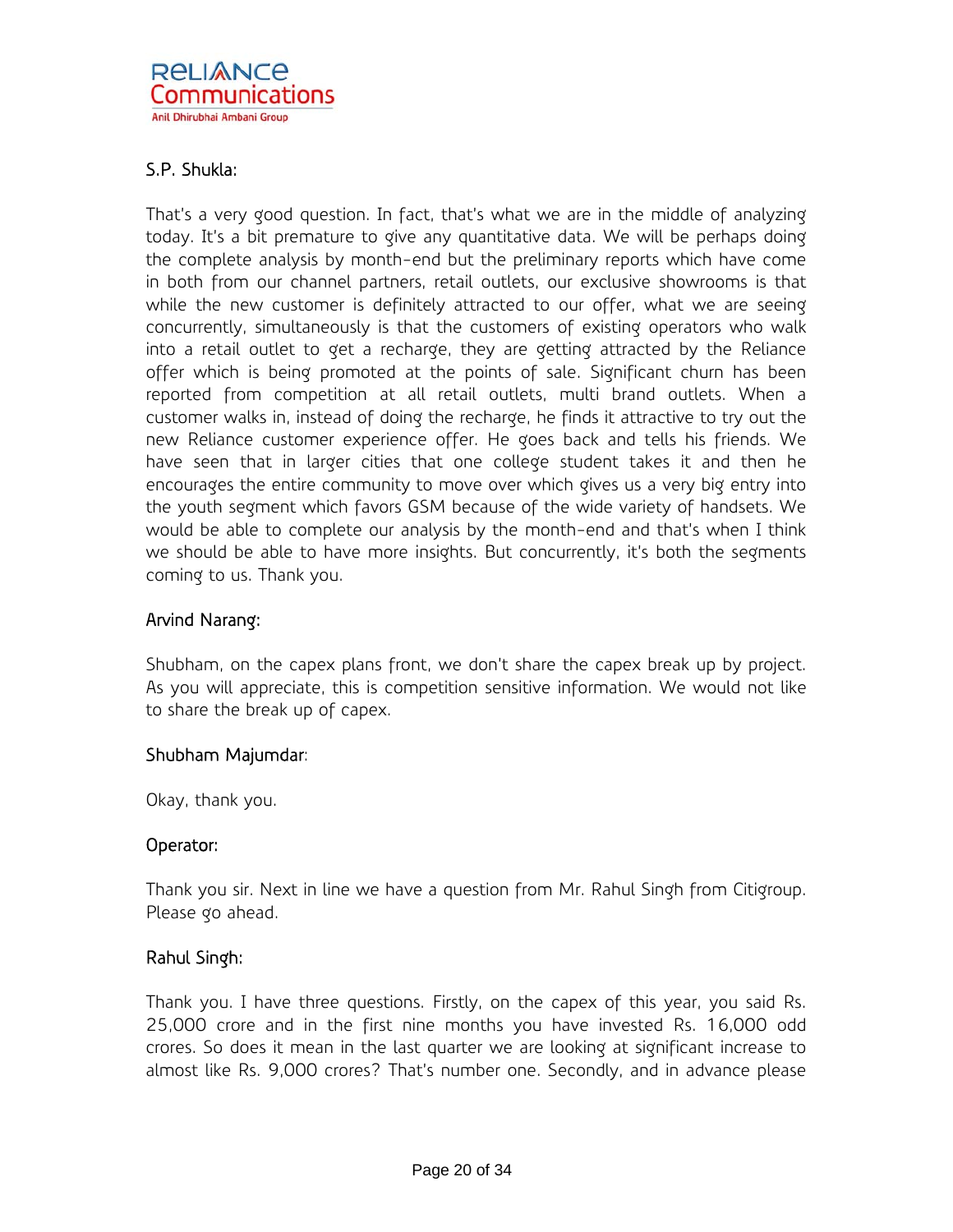forgive me for asking some finance related questions but, if I look at your capital work in progress between March '08 and December '08 that's gone up from Rs. 148 billion to Rs. 191 billion, I presume that will be because of the GSM. Just wanted to get a sense when will that be capitalized. And also current liabilities has moved up from Rs. 199 billion to Rs. 273 billion in the same period. Just wanted to get a sense of how much is on account of capital expenditure. And lastly, if there is any comment on the EBITDA margin decline in the mobile business?

# Satish Seth:

The capex in the last quarter will be naturally high because we are in the last leg of completing a major project rollout. CWIP increases primarily on account of GSM. Current liabilities are consisting of both capex and sundry creditors. Thank you.

# Rahul Singh:

And capital work in progress will be capitalized in this quarter?

# Satish Seth:

We expect to close this project fully sometime end of this quarter, next quarter. As and when the project gets completed, they will be capitalized.

# Rahul Singh:

Any sense on how much of the current liability increases because of the capex related expenditure?

## Satish Seth:

Primarily on account of capex.

# Rahul Singh:

Primarily on account of capex, okay. And EBITDA percentage for the mobile business?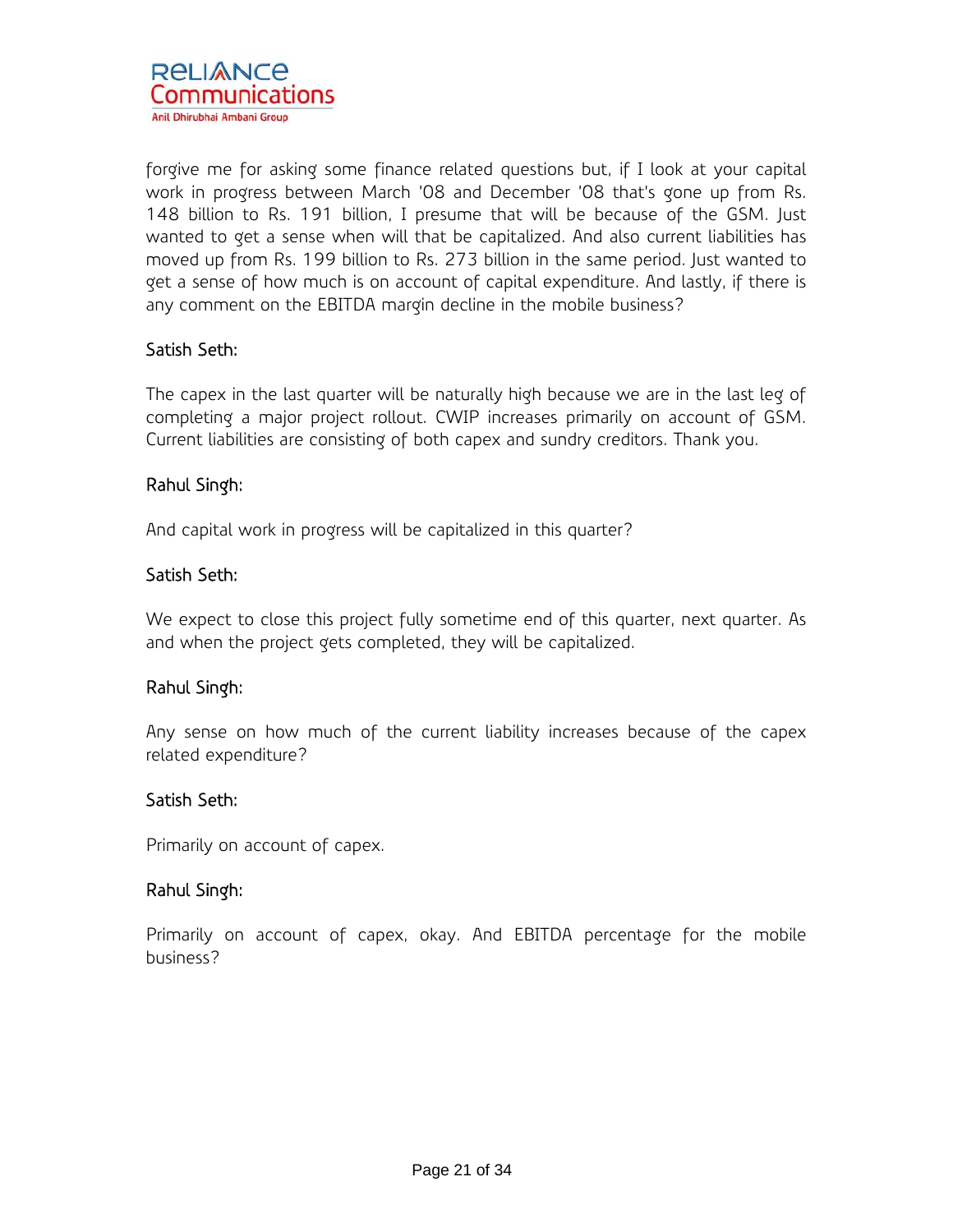# S.P. Shukla:

EBITDA is broadly in the same range. What you are seeing is that expenses have begun for the GSM projects whereas revenues will start rolling in now. So that is expected.

## Rahul Singh:

But if the capital work in progress has not been capitalized, I just wanted to get color on what expenses have started to be incurred on GSM?

## Satish Seth:

As the projects start completing, we keep capitalizing these CWIP also and therefore those other expenses also come in. These two years have seen major capital expenditure and a large number of projects being taken and that is why you're seeing huge peak of capital expenditure unlike many other operators who have done this over a period of 10 to 15 years. And they have had time to moderate the capital expenditure, thank you.

## Rahul Singh:

Thank you.

## Operator:

Thank you, sir. Next in line we have a question from Mr. Vinay Jaising from Morgan Stanley. Please go ahead.

## Vinay Jaising:

Thank you so much. Sir, I have two questions. One related to balance sheet and one related to the broadband division.

Firstly on the balance sheet, we have seen that net debt increased by Rs. 34 billion up to Rs. 186 billion, despite that we have net finance income coming in at Rs. 1.5 billion. Last quarter, we were explained that there could be some derivative gains and higher other income on account of cash in hand. If you can throw some light out there.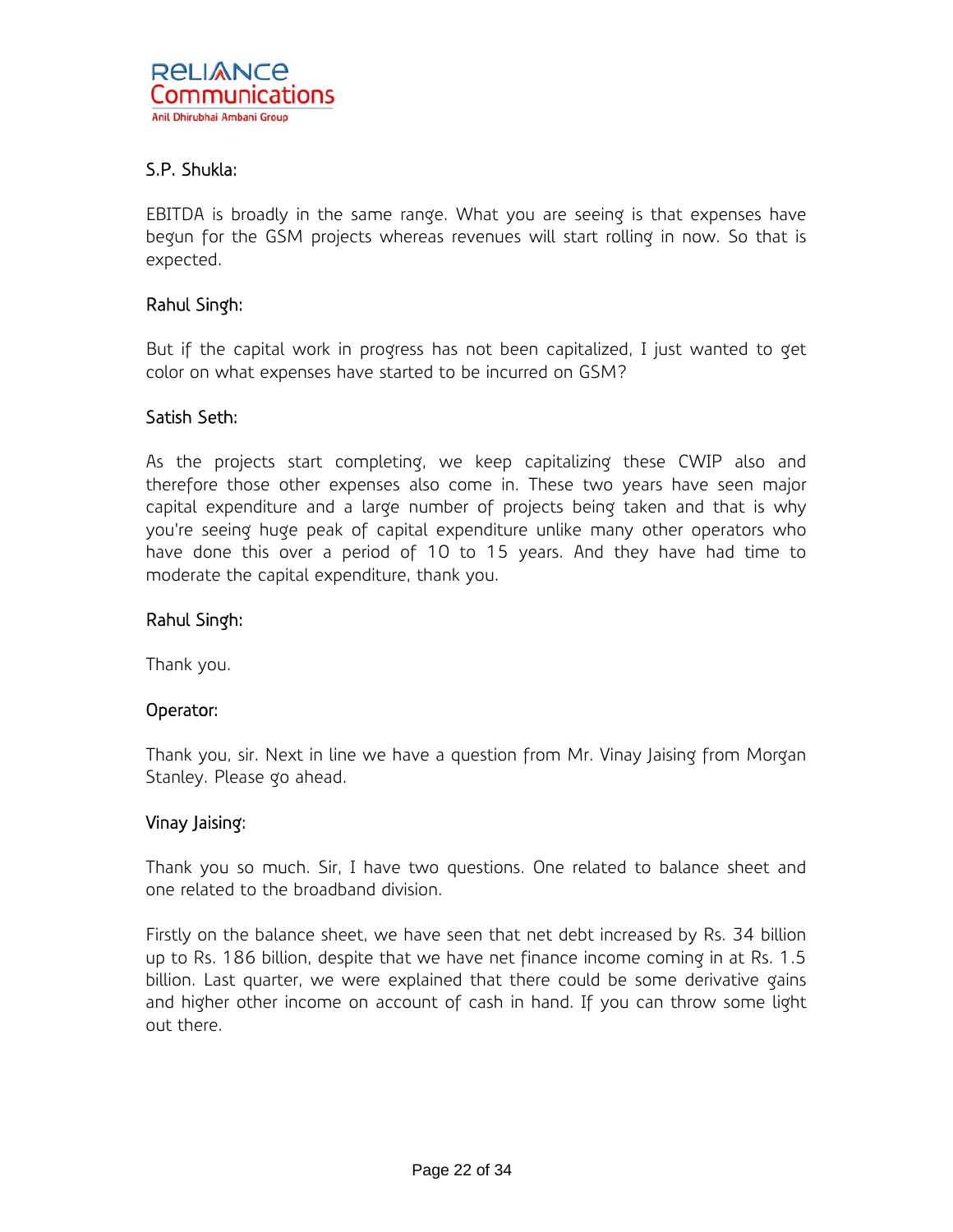Moving into my second question, sorry it's pertaining to the global business. Punit did explain to us that the margins enhanced 440 bps. Very impressive, but revenues declined for the quarter. And he said that management expects continuous growth in the next couple of quarters, so are we seeing another 200 basis points improvements in margins in the quarters to come or are we saying these margins should be maintained and some comment there on the revenue growth, thank you.

# Satish Seth:

On the first query, the finance charges comprise of interest income and expense, foreign exchange gains and losses, including foreign exchange gains on bank balances and financial investments and amounts receivable from foreign subsidiaries. A composition of this is giving a net result of income. And on the global front, Punit you can respond?

# Vinay Jaising:

Just on that, I understood the break up but when you have such high net debt, how do we get interest income?

# Satish Seth:

Primarily depends between the cost of debt and income on cash balances. That's one difference. And secondly, on the foreign exchange gains and financial investments because part of the interest also gets capitalized because it's part of the CWIP.

# Vinay Jaising:

Okay thank you.

# Operator:

Thank you sir, next in line we have a question from Ms. Reena Verma from Merrill Lynch, please go ahead.

# Reena Verma:

Thank you for this opportunity, I have a few questions. Firstly, on the capex guidance, can you please help us understand what your GSM population coverage will be at the end of fiscal '10 given your guidance. I mean, we had seen the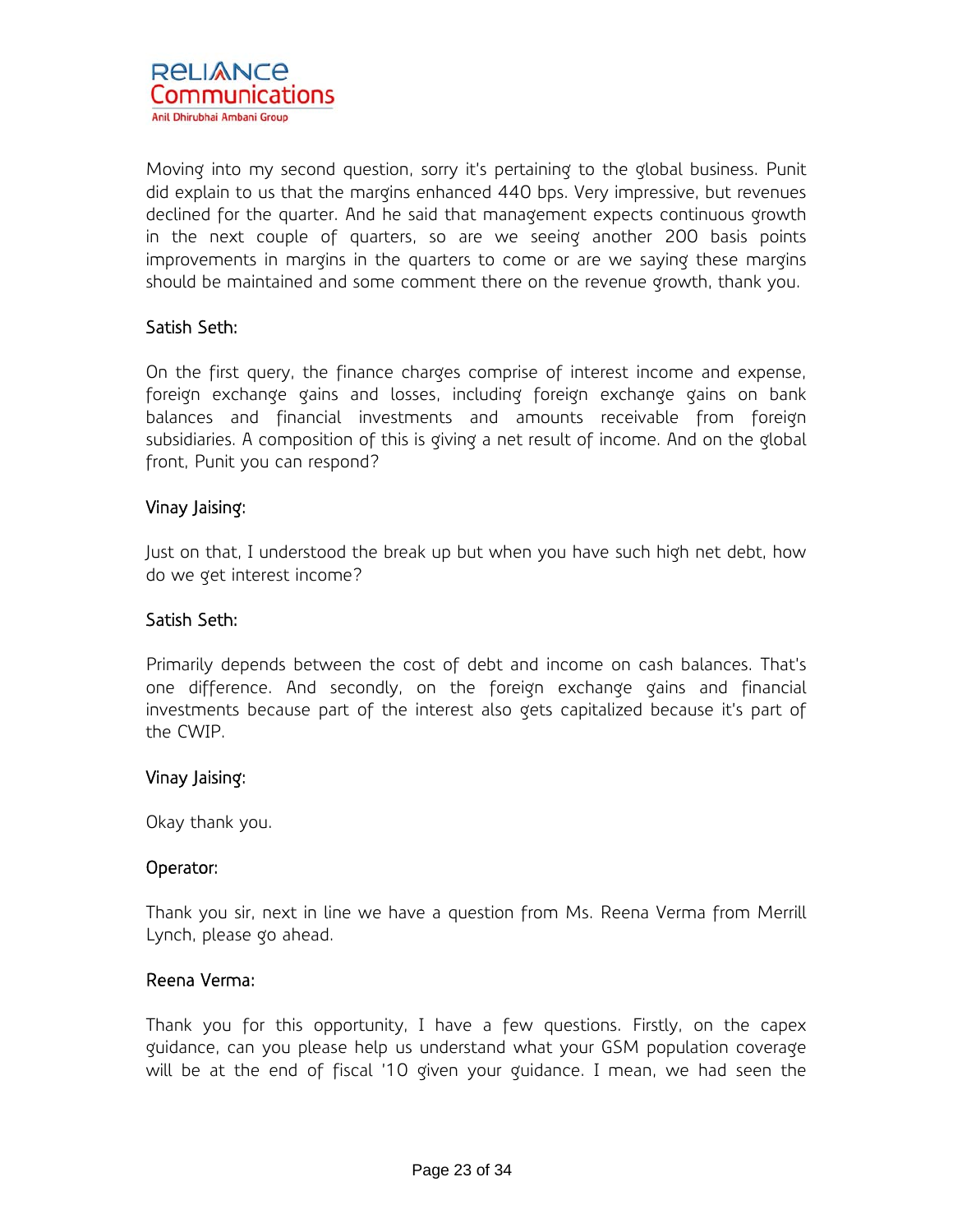market leader having close to 90,000 sites to achieve 80% pop coverage. In that context, what could your number be, please? And continuing on wireless, if you can please comment on some discussion that has happened in the media about your revenue reporting factors and what is the logic for your stance with regard to revenue reporting in a different manner. On the global business, Vinay asked a question but I still haven't understood why your margins expanded so much and finally upon DTH, I understand it's clubbed in the others segment but we don't see too much of an inflection in terms of the expenses. So are there no set top box subsidies or is it not material; how should we look at it please, thank you.

# Inder Bajaj:

Reena, on the coverage front, first of all I think I just mentioned earlier as well, we are currently providing mobile coverage in GSM to over about 14,000 towns and over 400,000 villages. We are moving towards providing coverage to over about 25,000 towns. When we say towns, it is towns which are covering all locations in India which have a population of 5,000, as well as going towards 600,000 villages. This in itself is going to provide coverage to nearly about a billion people in India. So that's the extent of coverage that we're providing in CDMA and will move towards providing in GSM as well. As far as relating it to BTS's, as such, of another service provider and what percentage it provides, I'm unable to comment on that. We're going to be commenting in terms of what mobile coverage we are going to be providing during the course of the year.

# Reena Verma:

Inder, thank you for your comments, that's useful. I just want to know whether two towers per town sounds adequate.

# Inder Bajaj:

No, there is no correlation. If you look at most of the towers which are there in about 5,000 population towns, one tower is more than adequate as such. But you cannot make a direct correlation to the towers to towns; it depends in terms of how this population is concentrated in those towns, right. Because in any particular town, you would have the central area and then you would have the residential and what you call as commercial areas which spread around the town as well. So it is not easy to comment in the manner of per tower per town, as such. But what I can definitely share with you is that we're moving towards coverage equivalent to CDMA in GSM as well.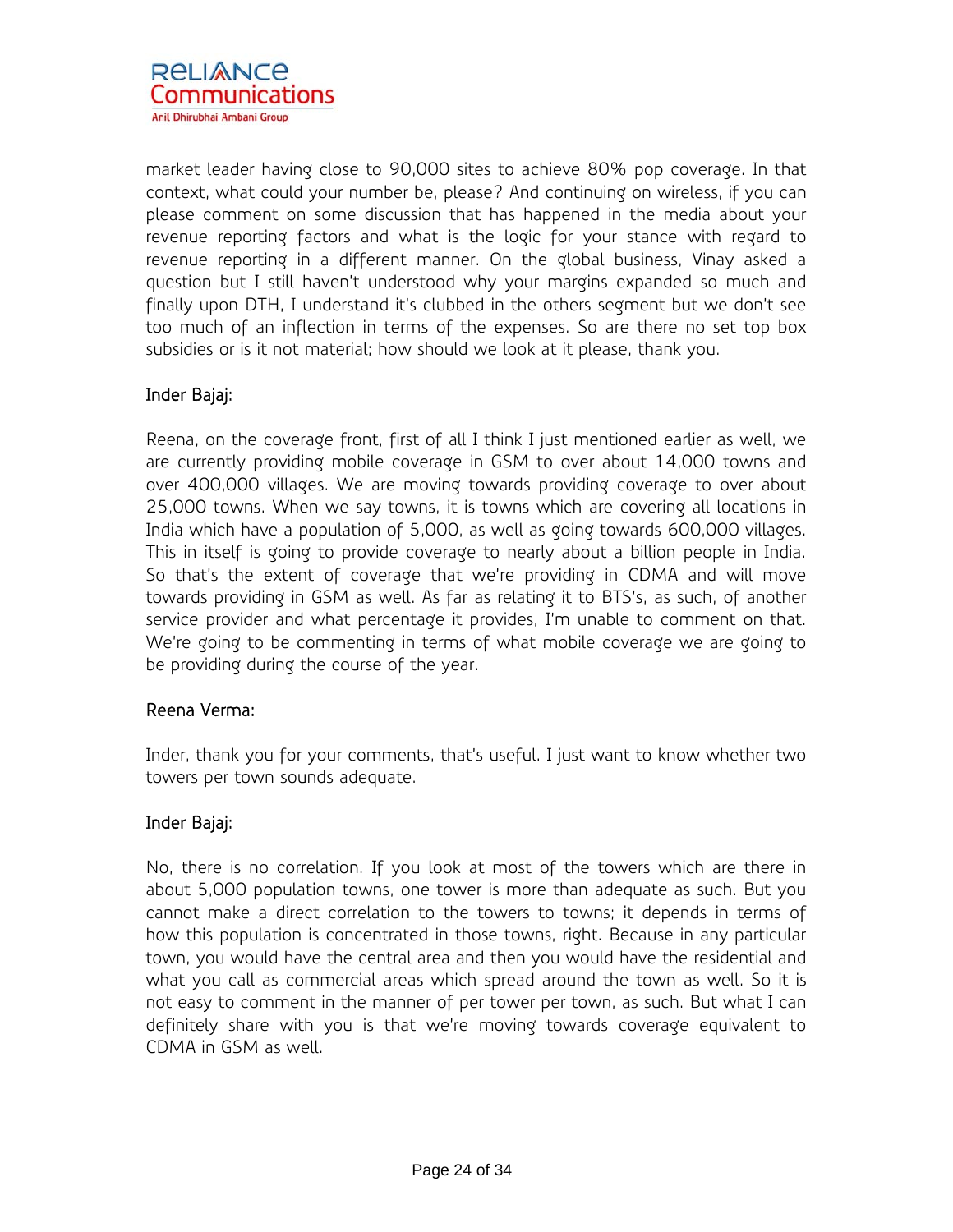

# Reena Verma:

Okay.

## Satish Seth:

On reporting, you would recognize and realize that our rivals have been running an orchestrated campaign, as usual. And as per Clause 41 of the listing agreement, the company is required to give consolidated revenues, including the subsidiaries and associates, whereas in terms of the license agreement the revenues are supposed to be reported for the respective licenses and that too on the basis of adjusted gross revenues.

Adjusted gross revenue has been defined in the judgment given by the TDSAT on  $30<sup>th</sup>$  of August 2007, which excludes any income which is outside the license activity. Taking into account all this, our reported revenues include income also beyond the license activity. And also earned in terms of licenses which are not UAS licenses, such as licenses owned by the global businesses. Therefore, there is a variance. We have submitted every single information sought by TRAI as well as DOT including the reconciliation of revenues. We are fully in compliance of all the license agreement terms and conditions and based on that we have made the payment of the license fee as due.

On DTH, it is been grouped under 'Others' and the set top boxes are given on rental basis. So they remain as the property of the company. Accordingly, they are reflected in the books of accounts of the company. Thank you.

## Punit Garg:

On the global business, as we said, the revenue we were playing in this particular quarter, after the ADC removal on the profit managing game. And we were successful in that and we have also replaced lot of data revenue with voice, which is typically very, very high margin revenue and that's what is improving the EBITDA of global business and maintaining the revenue level of last year. And your, next question, I said we would continue to see growth in revenues as well as margin of global business in the following quarters, thank you.

## Reena Verma:

Thank you very much.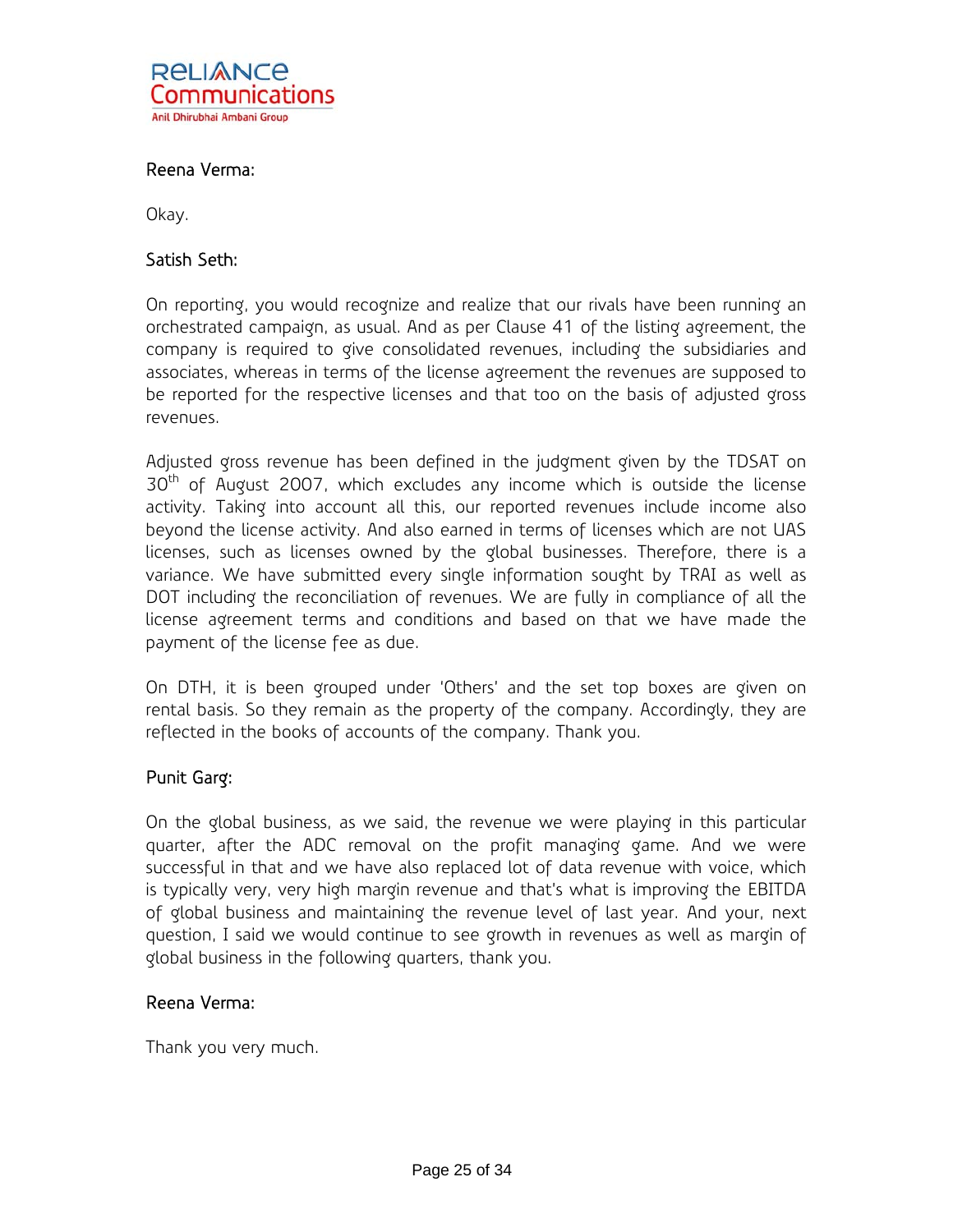## Operator:

Thank you, mam. Next in line we have a question from Mr. Anirudh Gangahar from Goldman Sachs. Please go ahead.

## Anirudh Gangahar:

Yeah, thank you. Two questions from my side. First is: do these results account for the potential Rs. 112 crore refund from the DOT, and if so where has it been accounted. The second thing is that the capex guidance for year '09 has gone down by 20%. I was wondering which division or which part of the capex has not been done. Thank you very much.

## Satish Seth:

On the refund of license fee, that has been accounted in the license fee account which was earlier debited. And on the capex reduction, all the businesses have been completed or under completion as per plan. These are achieved on account of proper efficiency.

## Anirudh Gangahar:

And just to clarify, the license fee is down by Rs. 112 crore this quarter?

## Satish Seth:

This is not part of the profit & loss account, this has gone to the license fee credit.

#### Anirudh Gangahar:

I see. Thank you.

## Operator:

Thank you, sir. Next in line, we have a question from Mr. Vikash Mantri from ICICI Securities. Please go ahead.

## Vikash Mantri:

Yeah. Good afternoon, sir. Just wanted a flavor on how many towers do we expect to have by the end of next year and are we saying, based on 1.7 tenancy, we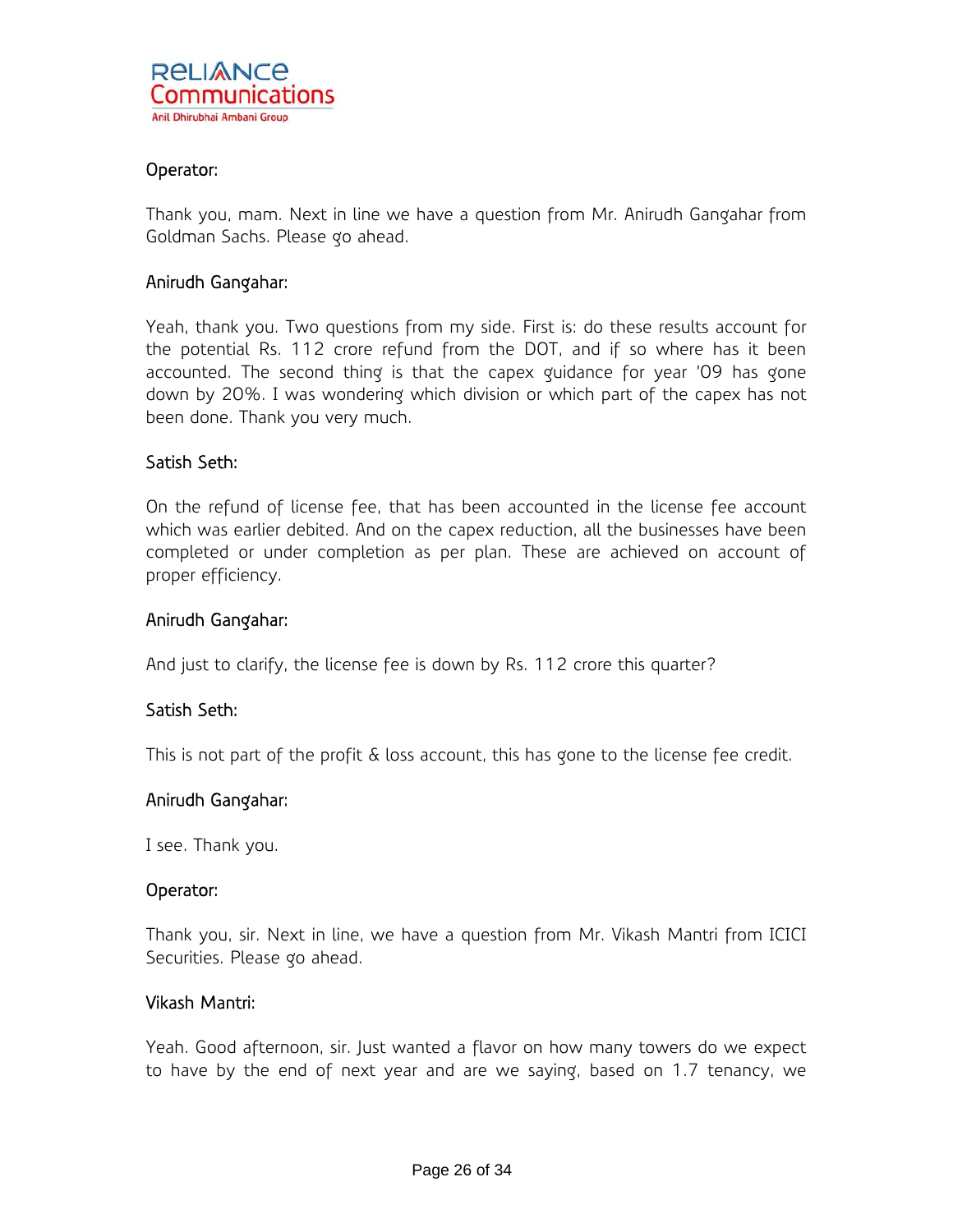

would have close to 85,000 cell sites by the year end and are we still maintaining that we would not see any erosion in our mobility EBITDA post the GSM launch aggressive tariff plan.

# Inder Bajaj:

Okay. You are asking a question on the outlook on the number of towers, as such, in the next year which you are talking about FY10. We are out looking anywhere between 5,000 to 15,000 towers to be commissioned in the next year. Now, this is based totally in terms of the expected tenancies and the towers which are going to be there on account of 3G as well as WiMax which is expected in the current year as well as, I don't know whether you're aware, also there is a scheme which has been notified for the USO scheme which offers about 11,000 towers that are going to be bid for in terms of towers as well as the three parties being able to put electronics on them. So we're going to make an assessment in terms of that exact roll-out both in terms of new technology as well as, how the USO Scheme II will be in the coming year.

## Vikash Mantri:

And what will be the tenancy right now that you have, sir?

# Inder Bajaj:

Yeah. So currently we have tenancy, as I mentioned, of about 1.7 contributed by both our CDMA and GSM in these circles.

## Vikash Mantri:

So that effectively means that you have close to 28,000 cell sites in GSM assuming 40,000 towers?

## Inder Bajaj:

I don't know about GSM. My total tenancy which I'm highlighting is 1.7 which is contributed both by CDMA and GSM.

## Vikash Mantri:

Sir, could you give the cell sites on the GSM side?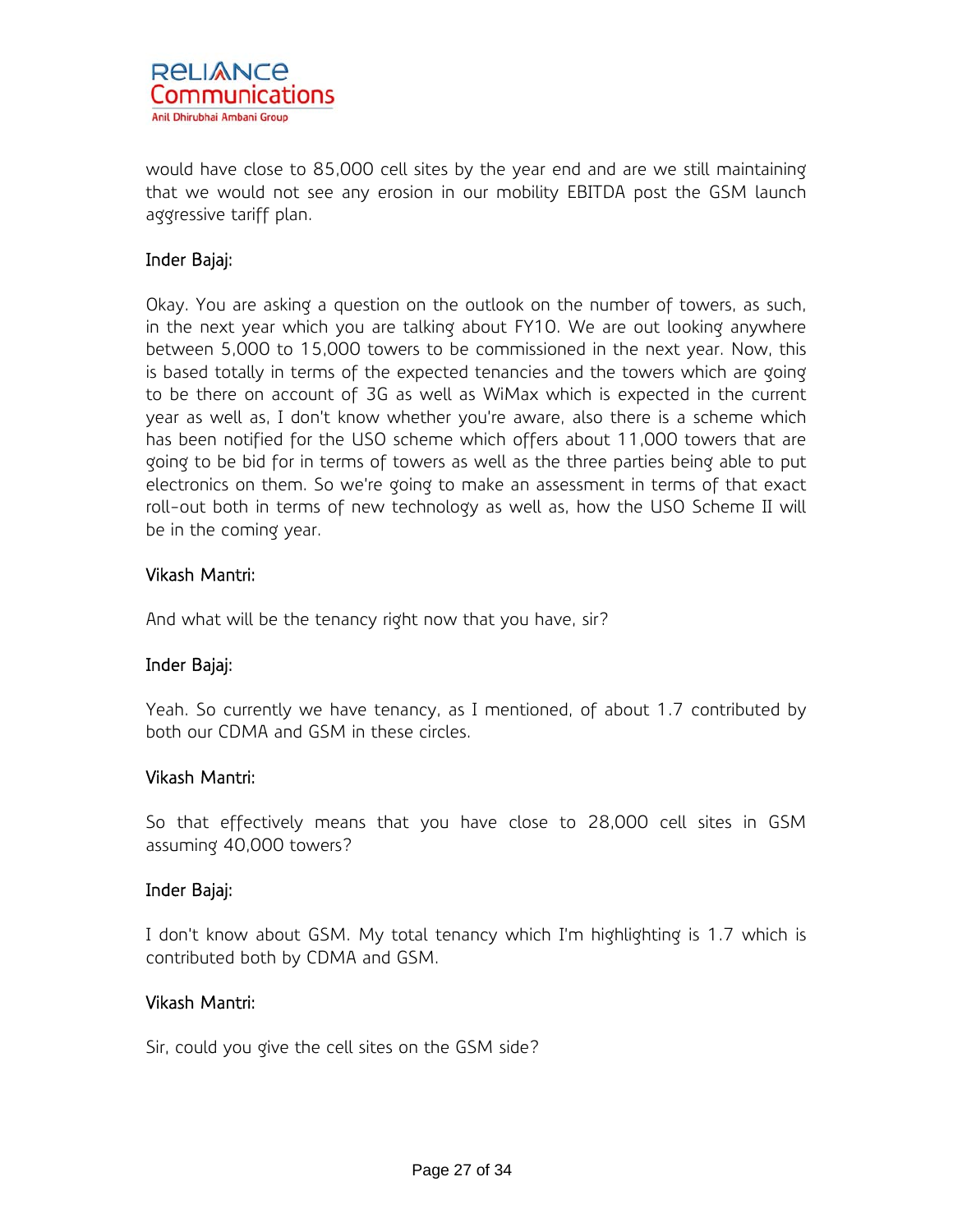# Inder Bajaj:

Let me just put it that all our towers rolled out have CDMA assets, right? And we have rolled out some extra towers on account of GSM. I would not be able to give you a split in terms of CDMA and GSM but total tenancy is at the level of 1.7 contributed by both CDMA and GSM.

## Vikash Mantri:

I just wanted to clarify assuming we have 40,000 towers by the year-end and you're giving me a tenancy of 1.7. So that would mean additional 28,000 cell sites what we have in GSM. Is my assumption fair, sir?

## Inder Bajaj:

No, I won't say that the total tenancy is 1.7 contributed by CDMA and GSM on our tower base.

## Vikash Mantri:

And on the EBITDA margins in mobility?

# S.P. Shukla:

GSM launch and you made a reference to tariff. In fact, our tariffs are at par with the industry, we have the same rate of Re. 1 for local, Rs. 1.50 for STD. We have not announced any special tariffs so far. We do not see margins coming under pressure. Costs are already being incurred and now the revenues will start. If anything, that is going to be an upside.

## Vikash Mantri:

In the new circles, sir, where you have the free minutes scheme, you don't expect margins to be down there also?

## S.P. Shukla:

That is a promotional offer which is for a short period. After that the subscribers move to commercial tariffs.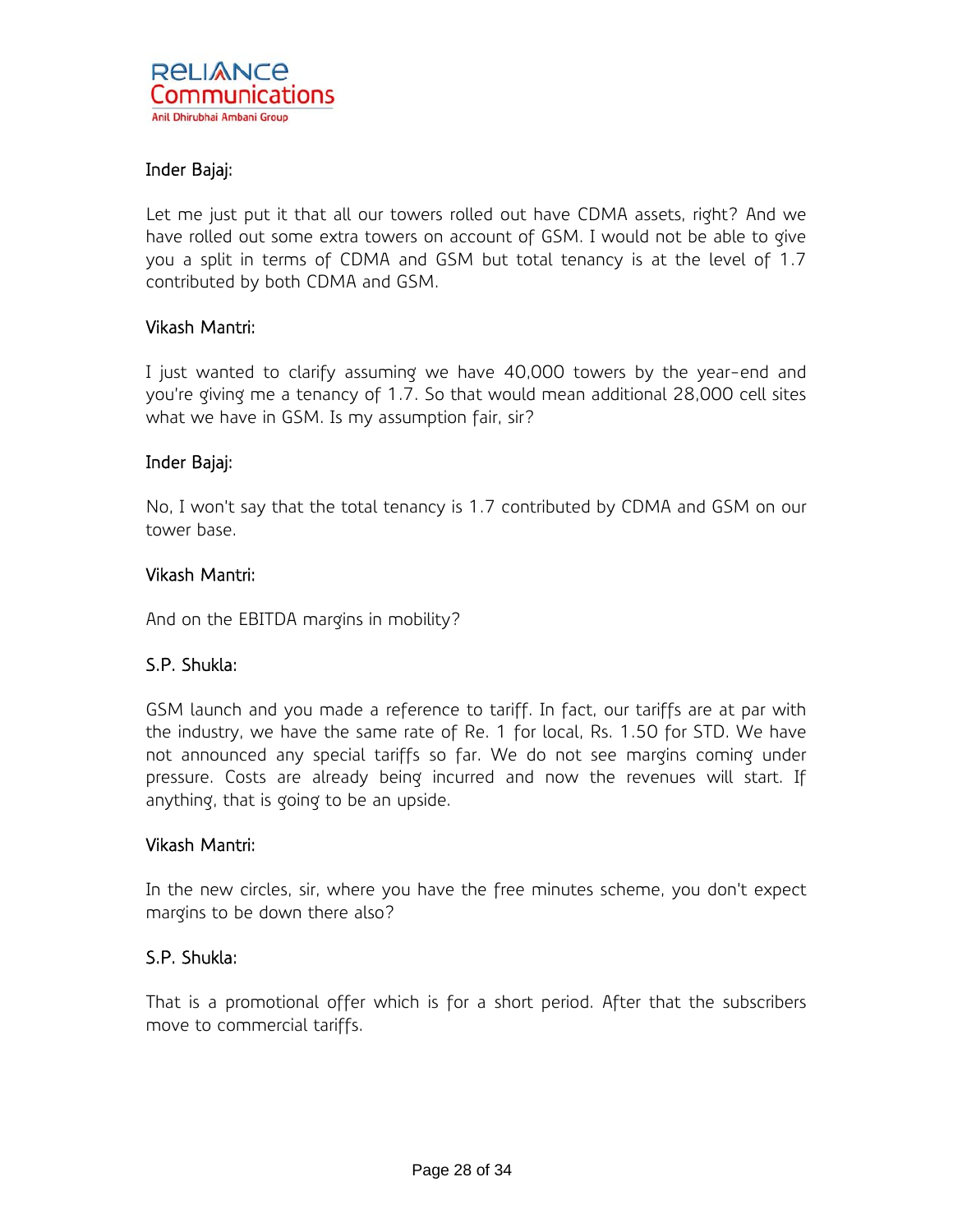# Vikash Mantri:

Fair enough, sir. Thank you.

## Operator:

Thank you, sir. Next in line we have a question from Mr. Srinivas Rao from Deutsche bank. Please go ahead.

## Srinivas Rao:

Sir, this Srinivas here. Thank you for taking the call. I have two questions. One is on the overall revenue growth expectations over the next 12 to 18 months since you have launched GSM. Since the revenue growth of the company has lagged that of the industry in the last almost 3, 4 quarters, can we expect the company, or can you guide or tell us that you would be going in line with the overall industry growth for the next 12 to 18 months or potentially exceed. That would be my first question.

## S.P. Shukla:

Let me respond to the first question. We do not give revenue guidance as a matter of policy. All I can say is that now we are getting to participate in the larger GSM segment which accounts for 8 out of 10 mobility customers. So far we were operating in the narrower segment of CDMA.

## Srinivas Rao:

And secondly, you mention that there are some incremental costs that are linked to your GSM. Would you be able to tell us what kind of costs are you incurring extra when you are launching GSM beyond of course the active and the passive capex which we are aware? What kind of cost are you incurring when you said that the GSM launch will entail a potential impact on EBITDA margins in the short to medium term.

## S.P. Shukla:

We said normal business operation cost. When you get a customer you pay dealer commission, you hire some extra people that you have higher subscriber base. Similarly, when you add BTS towers you go out incurring rentals, electricity, security cost. So as you grow the subscriber base there are costs which are incurred, which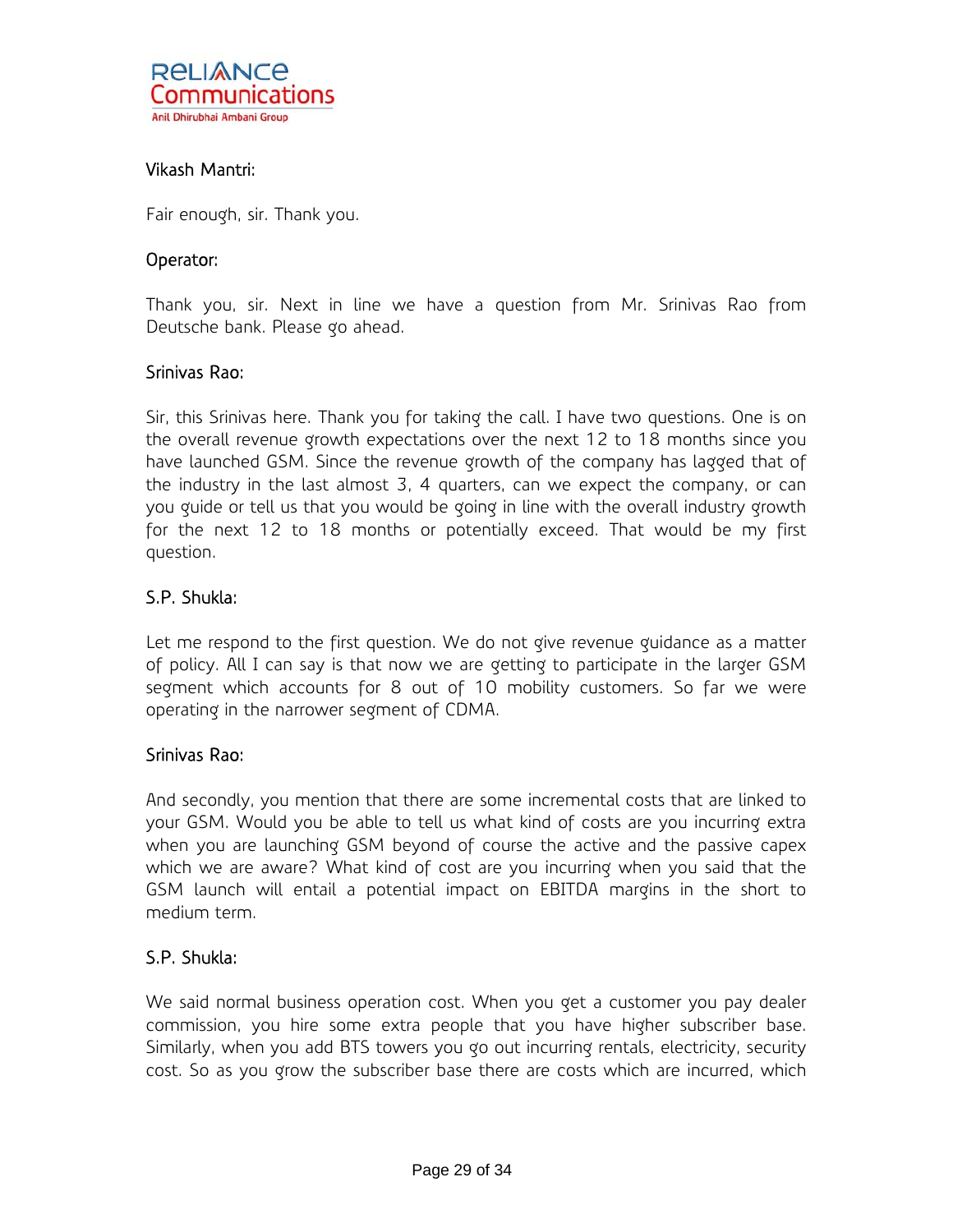

are linked with growth of the business. If you don't duplicate the cost, this is the advantage we have in CDMA and GSM that duplication doesn't happen. We are able to leverage largely most of the costs that are common and only a small proportion of cost which becomes specifically applied to any one.

## Srinivas Rao:

So, that brings us back to the question that we shouldn't expect any compression in margin because of the GSM launch? Will that be a fair assessment?

## S.P. Shukla:

Yes, we expect the margins to be stable.

## Srinivas Rao:

Thanks.

## Operator:

Thank you, sir. Next in line we have a question from Mr. Sameer Naringrekar from BNP Paribas. Please go ahead.

## Sameer Naringrekar:

Good evening. My question is related to the Global business. We have seen about 0.8% decline in the revenues quarter-over-quarter despite a 4.5% depreciation in the rupee. So would definitely like to hear some comments on how the integration of Yipes and VANCO is proceeding and also wanted to get some sense of the contribution that you see from these two entities to your Global business. I know there was some litigation against VANCO regarding the overstating of their numbers which had resulted in the de-listing of that company.

# Punit Garg:

Let me take your last question first and then we can go in that order. I think I had shared with you that Yipes and VANCO both continue to grow. You heard from me the impressive tally of our customers which we added in the last quarter and that's all the result of our integration program and doing service delivery and service assurance and all of our back offices integrated in a much better way than it was earlier. Obviously, revenues which we are reporting today are the revenues which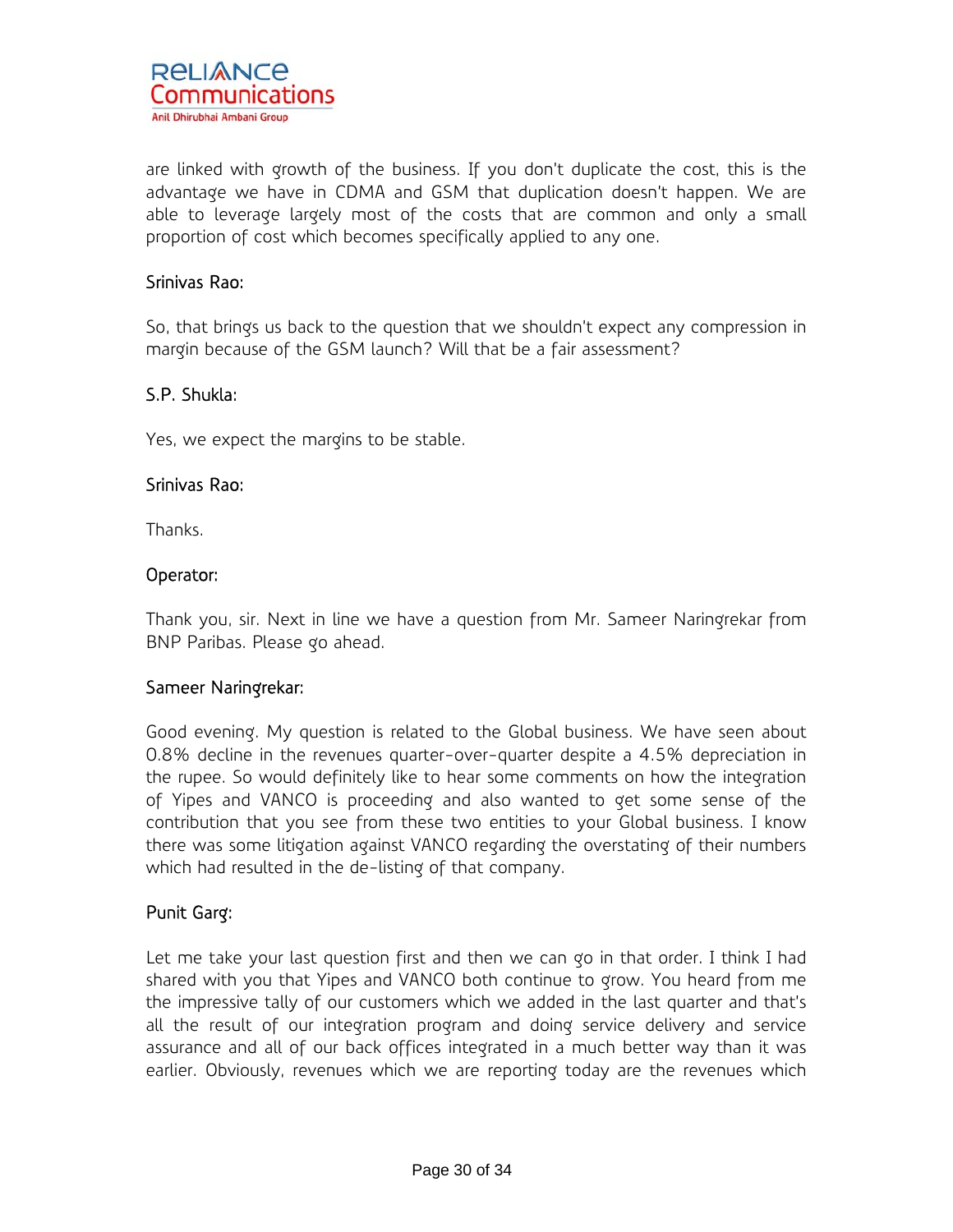are the real revenues and I'm not aware of the past because when we bought we have restated all the revenues.

As far as 0.8% decline in revenue, I think you have got to look at it that we are playing the profit sharing game and we focus on our higher EBITDA margin and we retained our traffic and that's what has been our strategy. And going forward that's what we believe would be our strategy, which is reviewed on a quarter-on-quarter basis, thank you.

# Sameer Naringrekar:

Thanks Punit, one follow up question if I may. Had the VANCO traffic already been migrated to the FLAG network assets or is it in the process?

# Punit Garg:

Arvind will talk to you offline. These are the businesses which run on what's required to run based on the customer requirements. Thank you.

# Sameer Naringrekar:

Thanks.

# Operator:

Thank you, sir. Next in line we have a question from Mr. Sanjay Chawla from Anand Rathi. Please go ahead.

# Sanjay Chawla:

Hi, thank you for the call. Just one follow up question to one of the things that was asked earlier. Out of the Rs. 273 billion of current liabilities that are on the balance sheet, could you tell us what proportion of that is on account of equipment and other capex vendors and how much of that is due for payment say in the next 12 months or FY10?

# Satish Seth:

Such nitty-gritty details we generally don't give and this comprises of both capex creditors and trade creditors.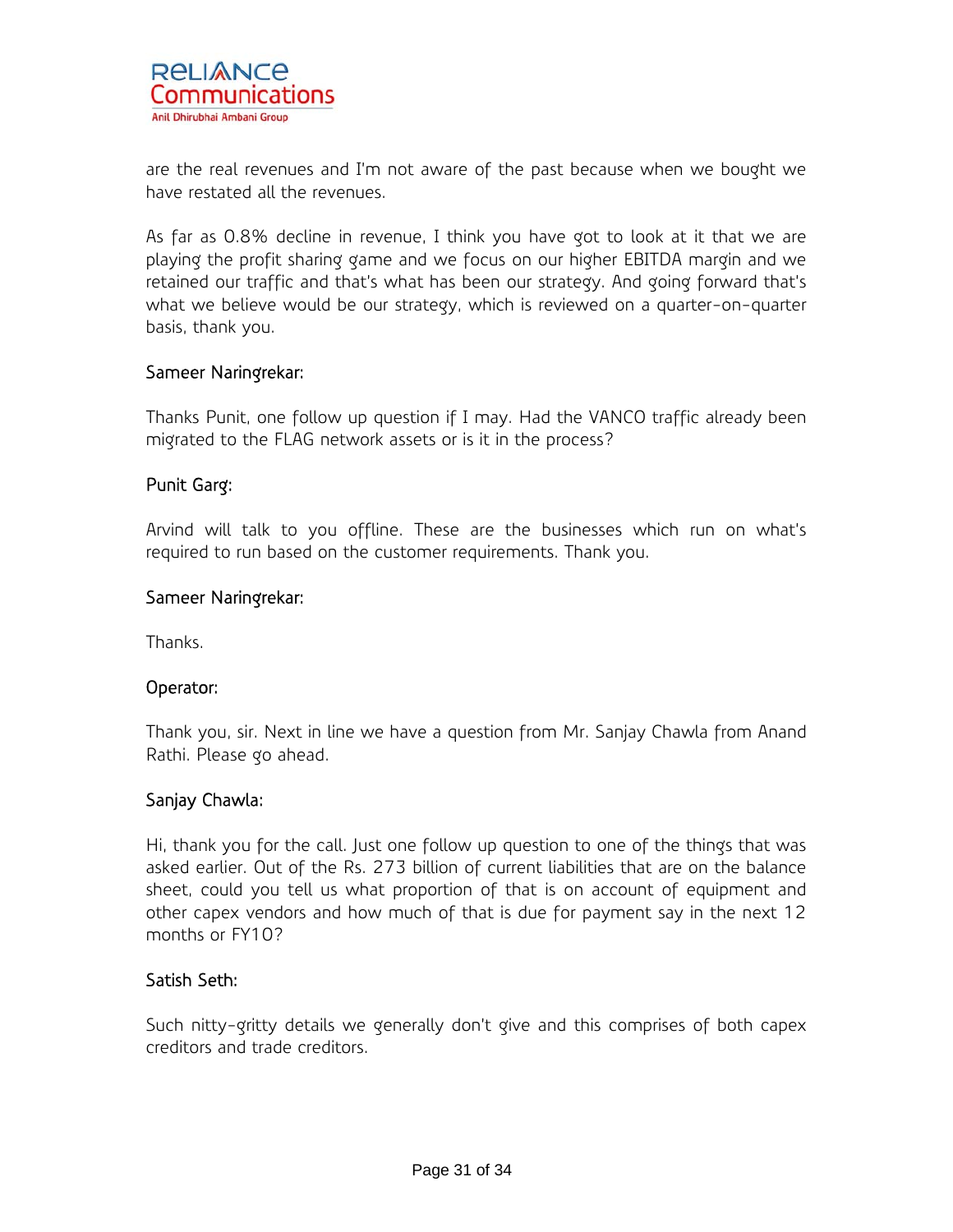# Sanjay Chawla::

Should we assume some winding down of the current liability potentially resulting in higher net debt in FY10. Would that be a fair assumption?

# Satish Seth:

As the Chairman has said that the peaking of debt will take place in the coming year and then it will gradually go down. And these creditors are also… We have several different terms and conditions which are linked to the acceptance tests of various kinds of equipments. And then, thereafter there is a lag. So it is very difficult to say when and how it will happen.

## Sanjay Chawla:

But without getting into the quantitative details just to get some qualitative perspective here because you mentioned that capex is going to moderate, capital intensity is going to moderate for next year, would it not be a fair assumption that the current liabilities actually start winding down, that it will be lower by March '10?

## Satish Seth:

Naturally.

## Sanjay Chawla:

Okay, fair enough. Thank you.

## Operator:

Thank you, sir. Next in line we have a question from Mr. Mayank Maheshwari from Morgan Stanley. Please go ahead, sir.

## Mayank Maheshwari:

Sir, two questions. Firstly, on the Broadband division. The broadband division has registered a sequential growth of 6% in absolute EBITDA but the margins are down around the 664 bps to 42.2%. Though they are still at healthy levels, this is the first time ever. Can you throw some light on the future direction for the same? And my second question is on the wireless EBITDA margins. The absolute EBITDA has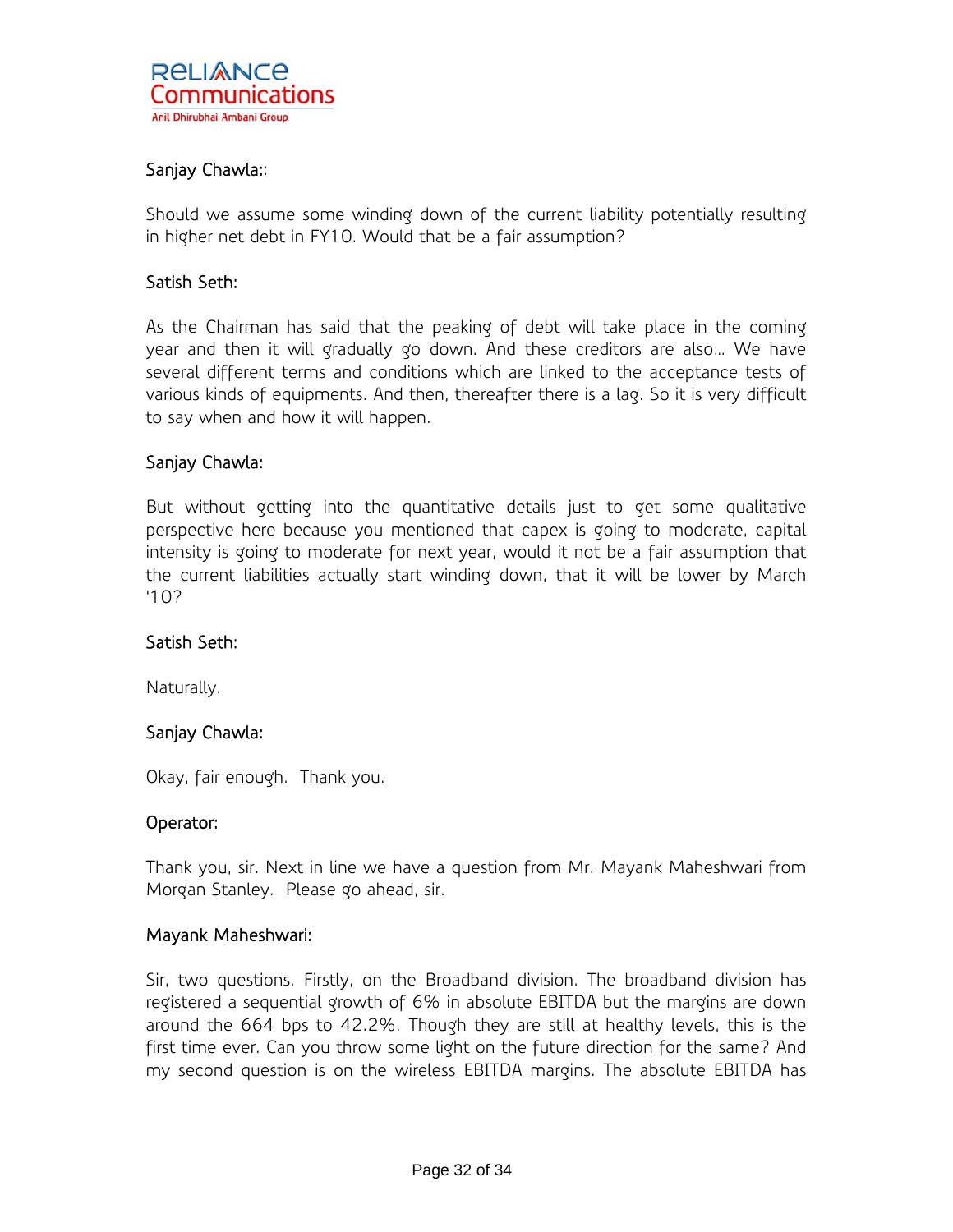

been stable at Rs. 16 to Rs. 17 billion for the last four quarters. With GSM launch, how many quarters to breach these levels? Thanks a lot.

## George Varghese:

Let me take the Broadband question first. This quarter we've seen a lot of pressure from existing customers, there is a lot of belt tightening, cost control, there is a little pressure on realization but in spite of that we managed to maintain an 8.6% growth in the top line. We expect going forward to be able to maintain this level.

## Shubham Majumder:

10% shareholding in Reliance Globalcom and Reliance Infratel which had earlier been transferred to a trust that was managed by the Reliance Communications Board. This shareholding has now fully reverted back to Reliance Communications Limited. Is that the correct understanding?

## Satish Seth:

Yes, up to 10%, it is being brought back.

## Shubham Majumder:

So meaning, Reliance Communications Limited has 100% equity share holding of Reliance Globalcom and Reliance Infratel?

## Satish Seth:

5% equity is still left out.

## Shubham Majumder:

Yeah, correct. That was the private equity deal that you did. But except for that, 90% of Reliance Globalcom and 95% of Reliance Infratel, right?

## Satish Seth:

Both 5-5% is still there.